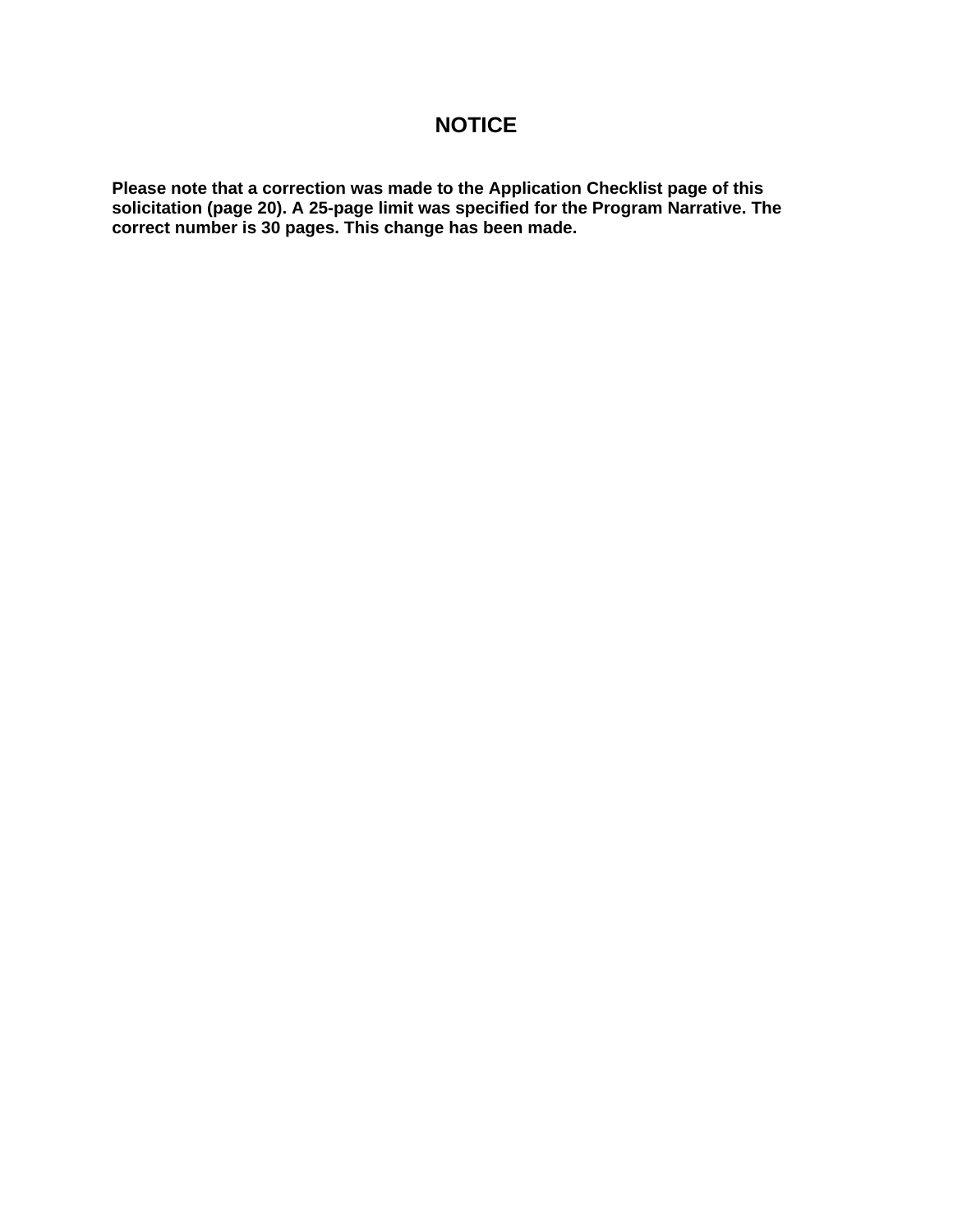

The [U.S. Department of Justice](http://www.usdoj.gov/) (DOJ), [Office of Justice Programs](http://www.ojp.gov/flash.htm) (OJP), [National Institute of](http://www.nij.gov/)  [Justice](http://www.nij.gov/) (NIJ) is pleased to announce that it is seeking applications for research on illegal prescription drug markets to examine the utility of policies, practices, and resources available to law enforcement for major crime deterrence, prosecution, and other market intervention measures. This solicitation has two objectives: policy analysis of criminal diversion of prescription medication laws, and Prescription Drug Monitoring Program optimization for law enforcement. This project furthers the Department's mission by supporting research on alcohol and other drugs in the context of the criminal justice system to promote effective law enforcement, court, and corrections responses to illegal drug markets, and criminal behavior related to illicit drug use.

## **Research on Illegal Prescription Drug Market Interventions**

### **Eligibility**

In general, NIJ is authorized to make grants to, or enter into contracts or cooperative agreements with, States (including territories), units of local government (including federallyrecognized Indian tribal governments as determined by the Secretary of the Interior), nonprofit and for-profit organizations (including tribal nonprofit or for-profit organizations), institutions of higher education (including tribal institutions of higher education), and certain qualified individuals. For-profit organizations must agree to forgo any profit or management fee. Foreign governments, foreign organizations, and foreign institutions of higher education are not eligible to apply.

### **Deadline**

Applicants must register with [Grants.gov](http://www.grants.gov/applicants/apply_for_grants.jsp) prior to submitting an application. (See "How to Apply," page 8.) All applications are due by 11:59 p.m. on May 17, 2012*.* (See "Deadlines: Registration and Application," page 3*.*)

### **Contact Information**

For technical assistance with submitting an application, contact the Grants.gov Customer Support Hotline at 800–518–4726 or 606–545–5035 or via e-mail to [support@grants.gov](mailto:support@grants.gov).

**Note:** The [Grants.gov](http://www.grants.gov/applicants/apply_for_grants.jsp) Support Hotline hours of operation are 24 hours a day, 7 days a week, except federal holidays*.*

For assistance with any other requirements of this solicitation, contact: Linda Truitt, Senior Social Science Analyst, by telephone at 202-353-9081 or [Linda.Truitt@usdoj.gov](mailto:Linda.Truitt@usdoj.gov); Alan Spanbauer, Physical Scientist, by telephone at 202-305-2436 or [Alan.Spanbuer@usdoj.gov](mailto:Alan.Spanbuer@usdoj.gov); or William Ford, Information & Sensor Technologies Division Director, by telephone at 202–353– 9768 or [William.Ford@usdoj.gov.](mailto:William.Ford@usdoj.gov)

Grants.gov number assigned to announcement: NIJ–2012–3094

Release Date: February 17, 2012

### **SL000987**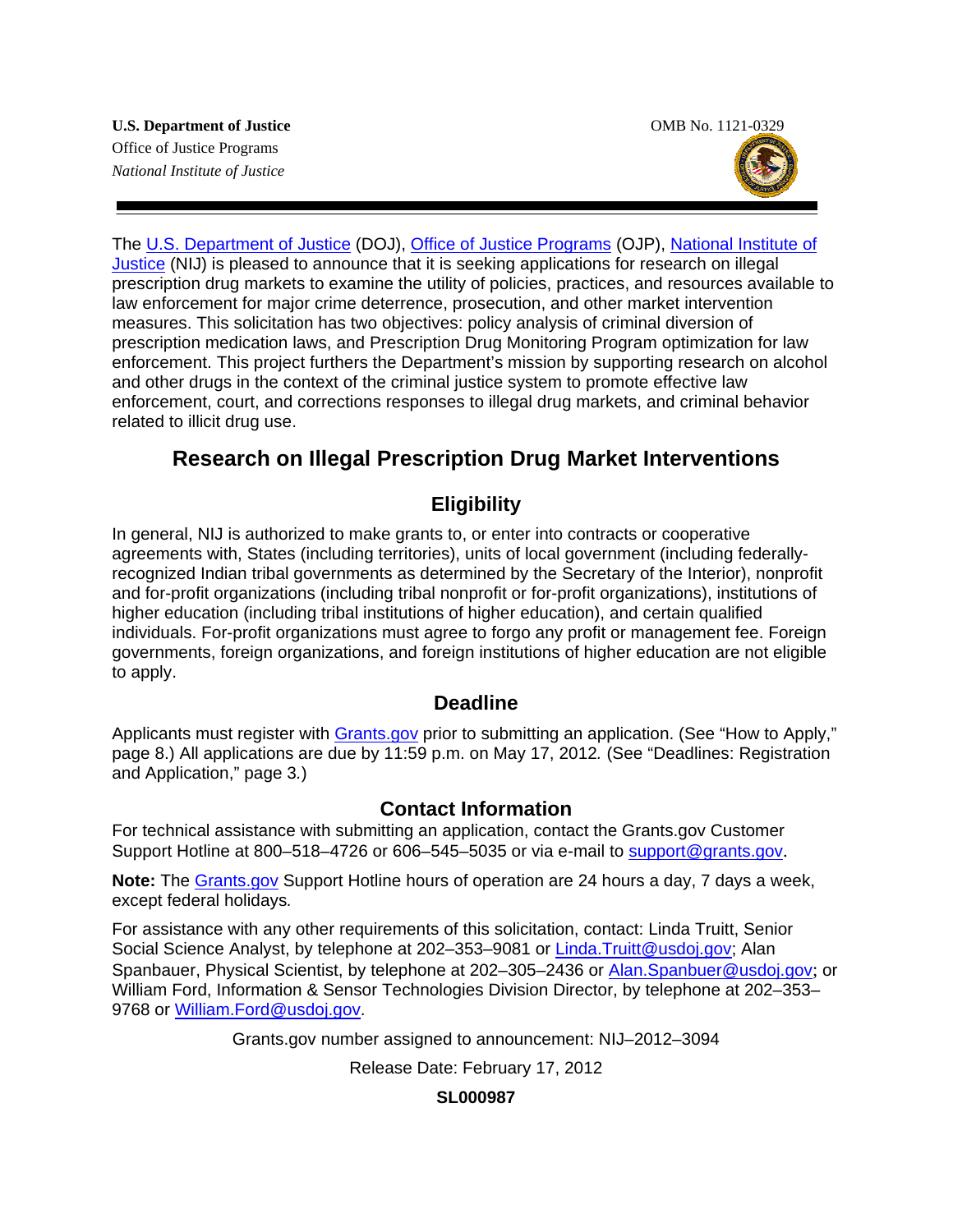### **Contents**

| Information to Complete the Application for Federal Assistance (SF-424)  10 |  |
|-----------------------------------------------------------------------------|--|
|                                                                             |  |
|                                                                             |  |
|                                                                             |  |
|                                                                             |  |
|                                                                             |  |
|                                                                             |  |
|                                                                             |  |
|                                                                             |  |
|                                                                             |  |
|                                                                             |  |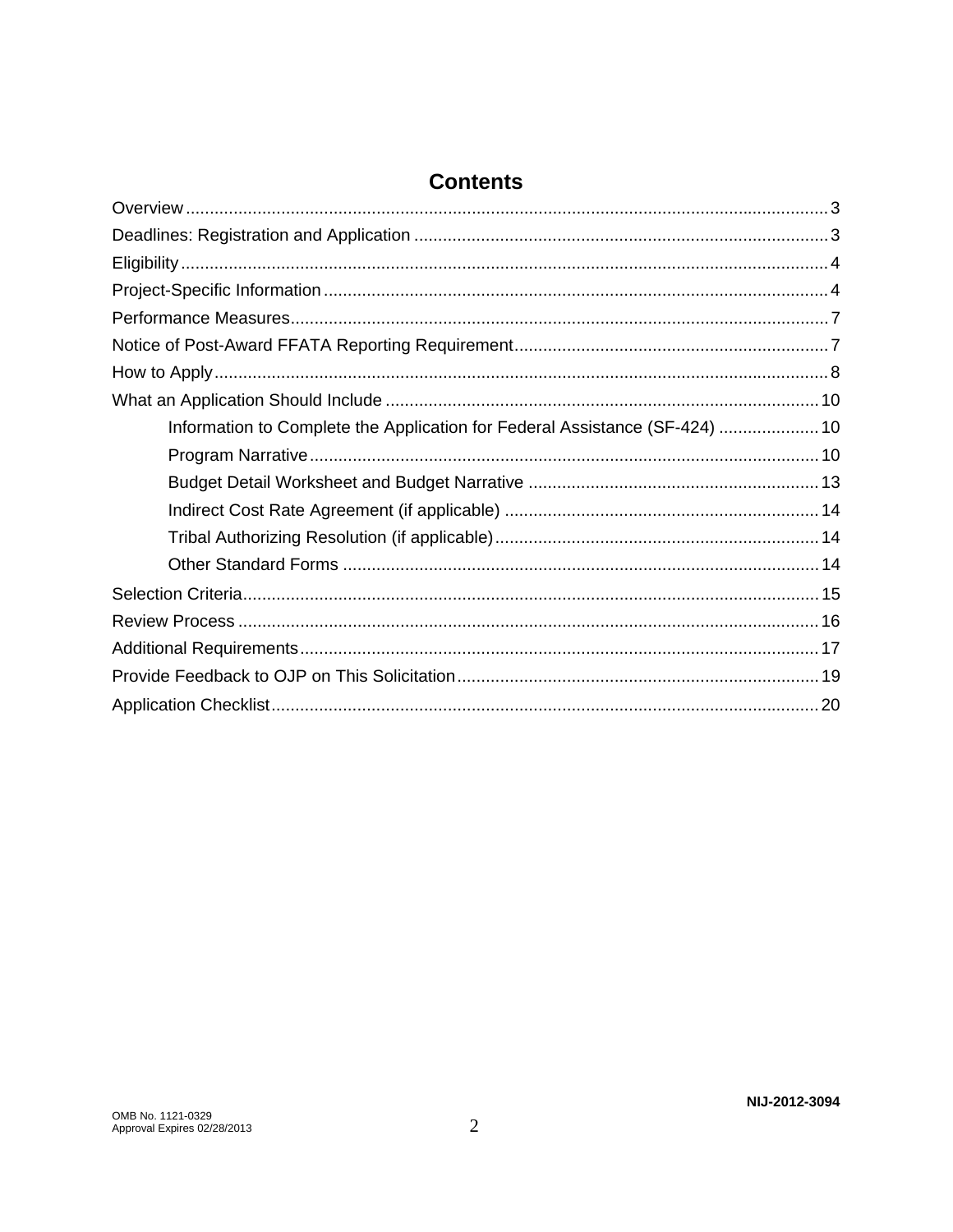# **Research on Illegal Prescription Drug Market Interventions (CFDA No. 16.560)**

### **Overview**

As shown by Drug Abuse Warning Network<sup>[1](#page-3-0)</sup> data trends and other U.S. drug indicator programs, nonmedical prescription drug use is increasing more than cocaine and most other illegal drug use across gender, age, and regional groups. In June 2010, Congress launched a bi-partisan Caucus on Prescription Drug Abuse to raise awareness of abuse and to work toward innovative and effective policy solutions incorporating treatment, prevention, law enforcement, and research. The U.S. General Accounting Office testified before Congress in October 2011 on prescription drug abuse, estimating more than \$148 million in Medicare fraud.<sup>[2](#page-3-1)</sup>

The Office of National Drug Control Policy (ONDCP) responded to this emerging threat with the 2011 Prescription Drug Plan, which proposes reductions in prescription drug abuse through education, monitoring, proper disposal, and enforcement. Under enforcement, ONDCP recommends the Bureau of Justice Assistance's (BJA's) Harold Rogers Prescription Drug Monitoring Program (PDMP), which supports State-level education, legislation, prescription monitoring, and interstate information sharing. PDMPs are now operational in 35 States and in planning in 13 additional States. Drug prescribers, dispensers, and law enforcement use the information to identify prescription drug diversion and interdict illegal drug market activity. For more information on BJA's PDMP, visit [www.ojp.usdoj.gov/BJA/grant/prescripdrugs.html](http://www.ojp.usdoj.gov/BJA/grant/prescripdrugs.html).

ONDCP's Plan identifies NIJ as an agency that will further program goals by encouraging research on PDMP to determine current effectiveness and identify ways to improve effectiveness. This is consistent with the U.S. Department of Justice's Strategic Plan 2012–2016 to combat the threat, trafficking, and use of illegal drugs and diversion of licit drugs. This NIJ solicitation seeks applications to research illegal prescription drug markets under two objectives: (1) policy analysis of criminal diversion of prescription medication laws, and

(2) PDMP optimization for law enforcement.

**Authorizing Legislation:** Title I of the Omnibus Crime Control and Safe Streets Act of 1968 (sections 201 and 202); Department of Justice Appropriations Act, 2012.

# **Deadlines: Registration and Application**

Applicants must register with [Grants.gov](http://www.grants.gov/) prior to submitting an application. OJP encourages applicants to register several weeks before the application submission deadline. The deadline to apply for funding under this announcement is 11:59 p.m. eastern time on May 17, 2012. See the "How to Apply" section on page 8 for details.

<span id="page-3-0"></span> $\overline{a}$  $1$  See presentation on trends in nonmedical use of pharmaceuticals at [www.nij.gov/topics/drugs/markets/adam/crane-presentation.pdf](http://www.nij.gov/topics/drugs/markets/adam/crane-presentation.pdf).

<span id="page-3-1"></span> $2$  See report on Medicare Part D: Instances of Questionable Access to Prescription Drugs at [www.gao.gov/products/GAO-12-104T.](http://www.gao.gov/products/GAO-12-104T)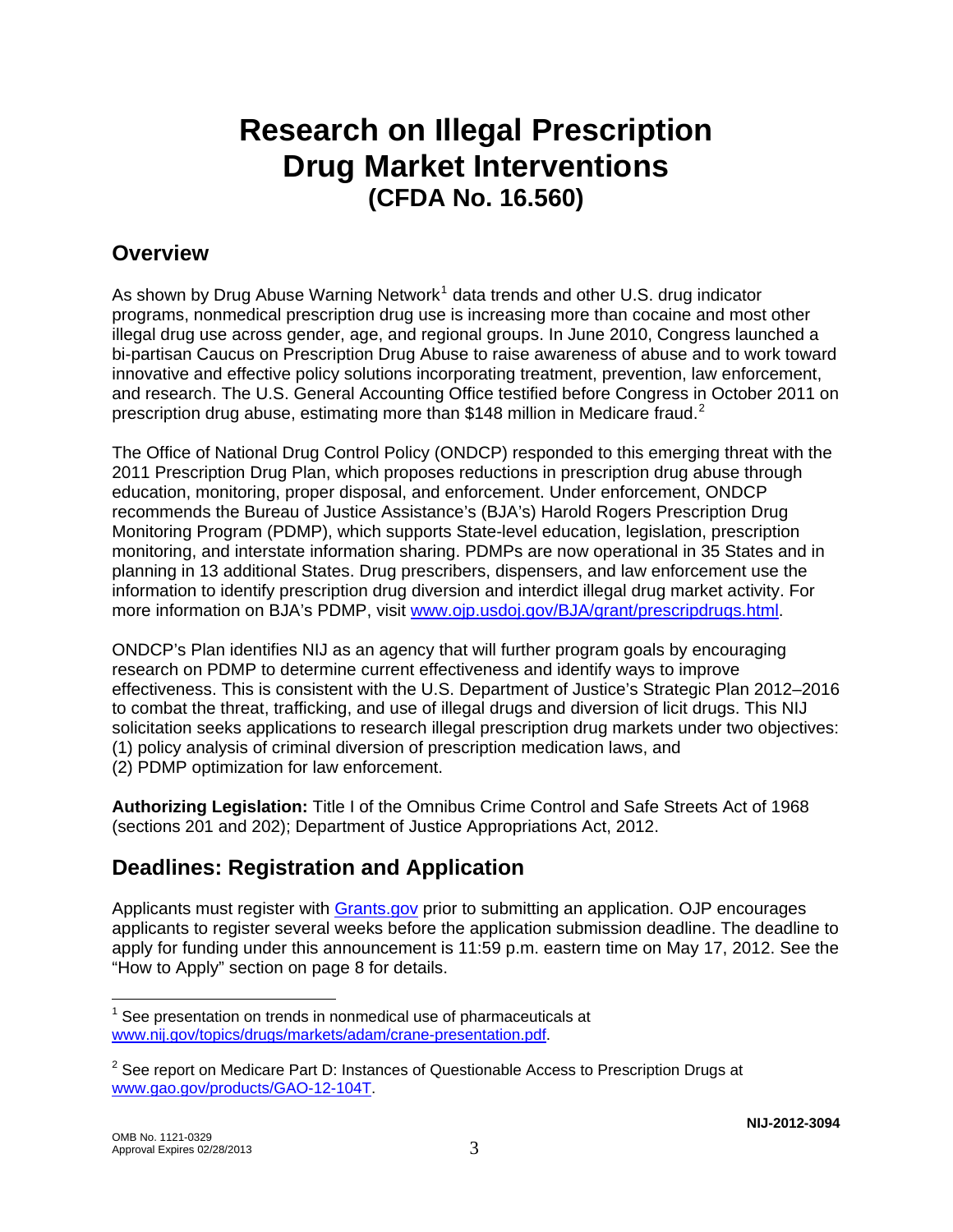# **Eligibility**

Refer to the title page for eligibility under this program.

# **Project-Specific Information**

NIJ's drugs and crime portfolio supports research on alcohol and other drugs in the context of the criminal justice system to promote effective law enforcement, court, and corrections responses to illegal drug markets and criminal behavior related to illicit drug use. This project falls under the market disruption area of NIJ's portfolio, which funds research to identify and evaluate strategies to disrupt drug markets at different levels and by type of market (see [www.nij.gov/nij/topics/drugs/welcome.htm](http://www.nij.gov/nij/topics/drugs/welcome.htm) for more information). The focus of this project is on illegal prescription drug markets to examine the utility of policies, practices, and resources available to law enforcement for major crime deterrence, prosecution, and other market intervention measures. Specifically, this solicitation has two objectives: policy analysis of criminal diversion of prescription medication laws, and PDMP optimization for law enforcement.

### **Policy Analysis of Criminal Diversion of Prescription Medication Laws**

Up to \$1 million is available to fund up to four awards under this objective. Requests for single jurisdiction studies may not exceed \$250,000, and multisite studies may not exceed \$500,000.

NIJ seeks applications to study federal and State criminal diversion of prescription medication laws that establish definitions and punishments intended to target "rogue pain clinics," illegal Internet pharmacies, drug theft, illicit prescribing by physicians, and doctor shopping. The broad question is whether these laws are effective in supporting the activities of law enforcement, including prosecutors and task forces.

As demonstrated by NIJ's grant to study methamphetamine precursor chemical laws and regulations, $3$  one needs to examine the interpretation and implementation of these drug laws to assess their deterrent and prosecution potential. The policy analysis may assess any relevant law and/or regulation in any jurisdiction(s). It must examine both quantitative information on criminal case trends and qualitative information on policy implementation and case investigation. The examination of actual cases, such as before and after recent policy change, is valuable, but NIJ recognizes the need to protect specific information pertaining to open investigations.

### **Prescription Drug Monitoring Program (PDMP) Optimization for Law Enforcement**

Up to \$1 million is available to fund up to four awards under this objective. Requests for single jurisdiction studies may not exceed \$250,000, and multisite studies may not exceed \$500,000.

NIJ seeks applications to examine the utility of PDMP information to law enforcement, including prosecutors and task forces, and how States can optimize the quality and flow of this sensitive information. Given the investigative and prosecution functions of law enforcement, what is the most useful information in terms of variables collected, data quality and freshness, and reporting formats? How is information used to achieve short-term (e.g., case building) and long-term (e.g., case disposition) outcomes? In consideration of protecting health record security, what are the

<span id="page-4-0"></span> $\overline{a}$  $3$  For more information on Controlling Methamphetamine Precursors: From Policy to Practice, see www.ncjrs.gov/App/Publications/abstract.aspx?ID=250148.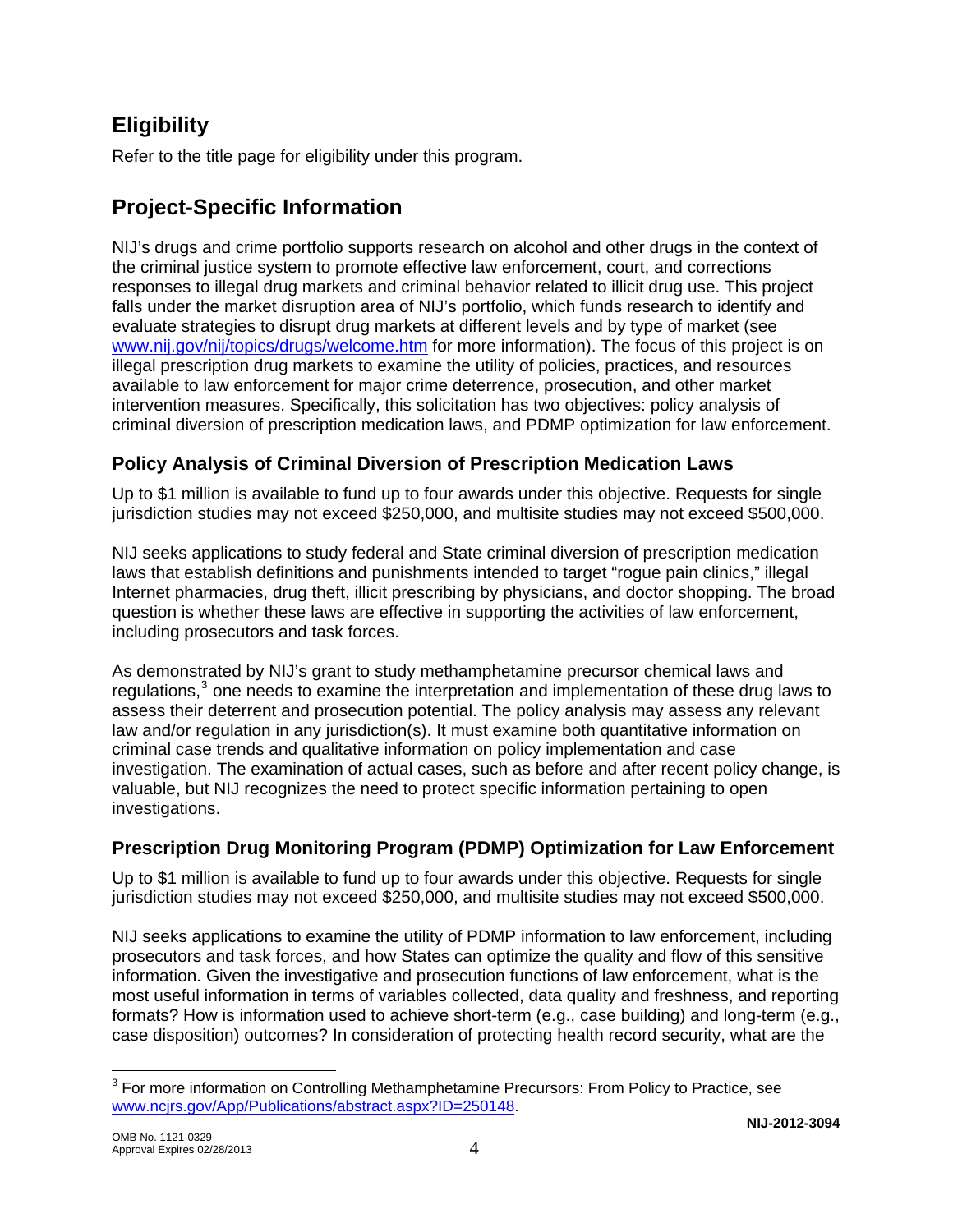most efficient methods to promote appropriate information access, storage, and sharing by authorized law enforcement representatives?

The proposed project may focus on any State(s) and must include: a needs assessment; a review of extant PDMP data structure; protocols for law enforcement access; development of clear recommendations for data and protocol modifications; and a comparison evaluating recommended modifications versus extant data and protocols.

### **Additional Project Goals, Objectives and Deliverables**

In their applications, researchers must:

- State research questions that correspond clearly to proposed methods, data collection, analysis, and report plans.
- Detail how qualitative and quantitative research methods will be applied, and how the collected information will be compiled and analyzed.
- Describe potential data resources, and how those will be assessed to address potential validity and reliability concerns.
- Attach letters of commitment from each of the sites proposed, indicating consent to participate in this research project and to allow access to relevant information resources.
- Attach a project timeline of no more than 24 months, beginning January 2013 and including data and written deliverables 90 days prior to the grant end date, and a briefing in the final month.

### **Amount and Length of Awards**

NIJ anticipates that up to a total of \$2 million may become available for up to eight awards made through this solicitation. **All awards are subject to the availability of appropriated funds and to any modifications or additional requirements that may be imposed by law.** 

**Please note:** All applicants under this solicitation must comply with Department of Justice regulations on confidentiality and human subjects' protection. See "Other Requirements for OJP Applications" at [www.ojp.usdoj.gov/funding/other\\_requirements.htm.](http://www.ojp.usdoj.gov/funding/other_requirements.htm)

### **What will not be funded:**

- 1. Provision of training or direct service.
- 2. Proposals primarily to purchase equipment, materials, or supplies. (The budget may include these items if they are necessary to conduct applied research, development, demonstration, evaluation, or analysis.)
- 3. Work that will be funded under another specific solicitation.
- 4. Proposals that do not contain a research component or do not respond to the specific goals of this solicitation.

### **Budget Information**

### **Limitation on Use of Award Funds for Employee Compensation; Waiver**

With respect to any award of more than \$250,000 made under this solicitation, federal funds may not be used to pay total cash compensation (salary plus bonuses) to any employee of the award recipient at a rate that exceeds 110% of the maximum annual salary payable to a member of the Federal Government's Senior Executive Service (SES) at an agency with a

**NIJ-2012-3094**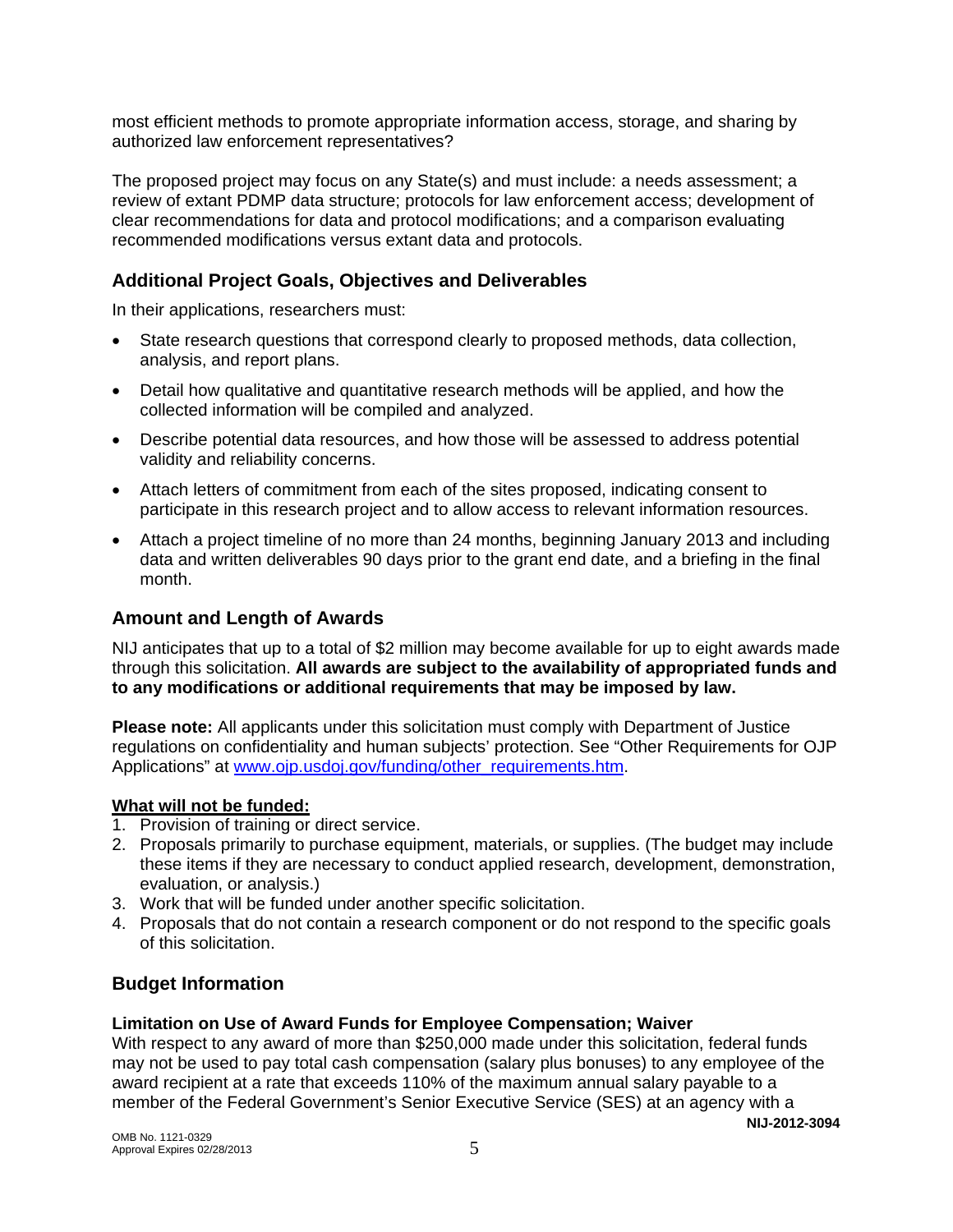Certified SES Performance Appraisal System for that year. The 2012 salary table for SES employees is available at [www.opm.gov/oca/12tables/indexSES.asp](http://www.opm.gov/oca/12tables/indexSES.asp). Note: A recipient may compensate an employee at a higher rate, provided the amount in excess of this compensation limitation is paid with non-federal funds. (Any such additional compensation will not be considered matching funds where match requirements apply.)

The limitation on compensation rates allowable under an award may be waived on an individual basis at the discretion of the Director of the National Institute of Justice. An applicant requesting a waiver should include a detailed justification in the budget narrative of its application. Unless the applicant submits a waiver request and justification with the application, the applicant should anticipate that OJP will request the applicant to adjust and resubmit its budget.

The justification should include the particular qualifications and expertise of the individual, the uniqueness of the service being provided, the individual's specific knowledge of the program or project being undertaken with award funds, and a statement explaining that the individual's salary is commensurate with the regular and customary rate for an individual with his/her qualifications and expertise, and for the work to be done.

### **Minimization of Conference Costs**

No OJP funding can be used to purchase food and/or beverages for any meeting, conference, training, or other event. Exceptions to this restriction may be made only in cases where such sustenance is not otherwise available (i.e., extremely remote areas), or where a special presentation at a conference requires a plenary address where there is no other time for sustenance to be obtained. Such an exception would require prior approval from OJP. This restriction does not apply to water provided at no cost, but does apply to any and all other refreshments, regardless of the size or nature of the meeting. Additionally, this restriction does not impact direct payment of per diem amounts to individuals in a travel status under the organization's travel policy.

Updated Department of Justice and OJP guidance on conference planning, minimization of costs, and conference cost reporting will be forthcoming and will be accessible on the OJP website at [www.ojp.usdoj.gov/funding/funding.htm.](http://www.ojp.usdoj.gov/funding/funding.htm)

### **Costs Associated with Language Assistance (if applicable)**

If an applicant proposes a program or activity that would deliver services or benefits to individuals, the costs of taking reasonable steps to provide meaningful access to those services or benefits by individuals with limited English proficiency may be allowable costs. Reasonable steps to provide meaningful access to services or benefits may include interpretation or translation services where appropriate.

For additional information, see the "Civil Rights Compliance" section of the OJP "Other Requirements for OJP Applications" Web page ([www.ojp.usdoj.gov/funding/other\\_requirements.htm](http://www.ojp.usdoj.gov/funding/other_requirements.htm)).

### **Match Requirement**

See "Cofunding" paragraph under "What an Application Should Include" (below).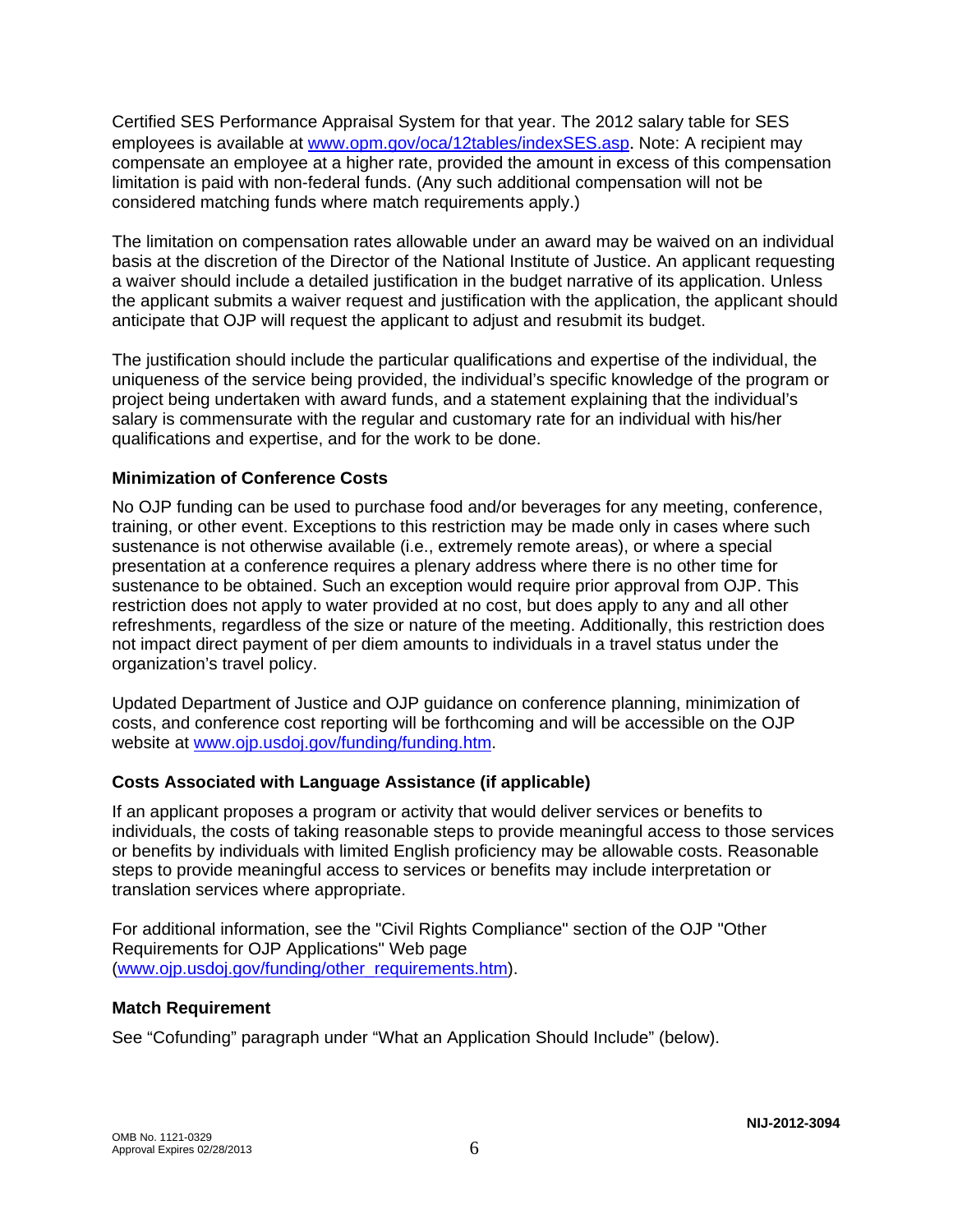### **Performance Measures**

To assist the Department in fulfilling its responsibilities under the Government Performance and Results Act of 1993 (GPRA), Public Law 103-62, and the GPRA Modernization Act of 2010, Public Law 111–352, applicants that receive funding under this solicitation must provide data that measure the results of their work done under this solicitation. Any award recipient will be required, post award, to provide the data requested in the "Data Grantee Provides" column so that OJP can calculate values for the "Performance Measures" column. (Submission of performance measures data is not required for the application.) Performance measures for this solicitation are as follows:

| <b>Objective</b><br><b>Performance Measure(s)</b>                                                                                          |                                                                                                                                                                                                                                                                                                                                                                                                                                                                                                                                                                                                                    | <b>Data Grantee Provides</b>                                                                                                                                                                                                                                                                                                                                                                                                                                                                                                                                                                                                                  |
|--------------------------------------------------------------------------------------------------------------------------------------------|--------------------------------------------------------------------------------------------------------------------------------------------------------------------------------------------------------------------------------------------------------------------------------------------------------------------------------------------------------------------------------------------------------------------------------------------------------------------------------------------------------------------------------------------------------------------------------------------------------------------|-----------------------------------------------------------------------------------------------------------------------------------------------------------------------------------------------------------------------------------------------------------------------------------------------------------------------------------------------------------------------------------------------------------------------------------------------------------------------------------------------------------------------------------------------------------------------------------------------------------------------------------------------|
| Develop and analyze information<br>and data having clear implications<br>for criminal justice policy and<br>practice in the United States. | 1. Relevance to the needs of the<br>field as measured by whether<br>the grantee's substantive<br>scope did not deviate from the<br>funded proposal or any<br>subsequent agency<br>modifications to the scope.<br>2. Quality of the research as<br>assessed by peer reviewers.<br>3. Quality of management as<br>measured by whether<br>significant interim project<br>milestones were achieved,<br>final deadlines were met, and<br>costs remained within<br>approved limits.<br>4. If applicable, number of NIJ<br>final grant reports, NIJ<br>research document, and<br>grantee research documents<br>published. | 1. A final report providing a<br>comprehensive overview of the<br>project and a detailed<br>description of the project<br>design, data, and methods; a<br>full presentation of scientific<br>findings; and a thorough<br>discussion of the implications<br>of the project findings for<br>criminal justice practice and<br>policy in the United States.<br>2. Quarterly financial reports,<br>semi-annual progress reports,<br>and a final progress report.<br>3. If applicable, each data set<br>that was collected, acquired, or<br>modified in conjunction with the<br>project.<br>4. If applicable, citation to<br>report(s)/document(s). |

# **Notice of Post-Award FFATA Reporting Requirement**

Applicants should anticipate that OJP will require all recipients (other than individuals) of awards of \$25,000 or more under this solicitation, consistent with the Federal Funding Accountability and Transparency Act of 2006 (FFATA), to report award information on any first-tier subawards totaling \$25,000 or more, and, in certain cases, to report information on the names and total compensation of the five most highly compensated executives of the recipient and first-tier subrecipients. Each applicant entity must ensure that it has the necessary processes and systems in place to comply with the reporting requirements should it receive funding. Reports regarding subawards will be made through the FFATA Subaward Reporting System (FSRS), found at [www.fsrs.gov](https://www.fsrs.gov/).

Please note also that applicants should anticipate that no subaward of an award made under this solicitation may be made to a subrecipient (other than an individual) unless the potential subrecipient acquires and provides a Data Universal Numbering System (DUNS) number.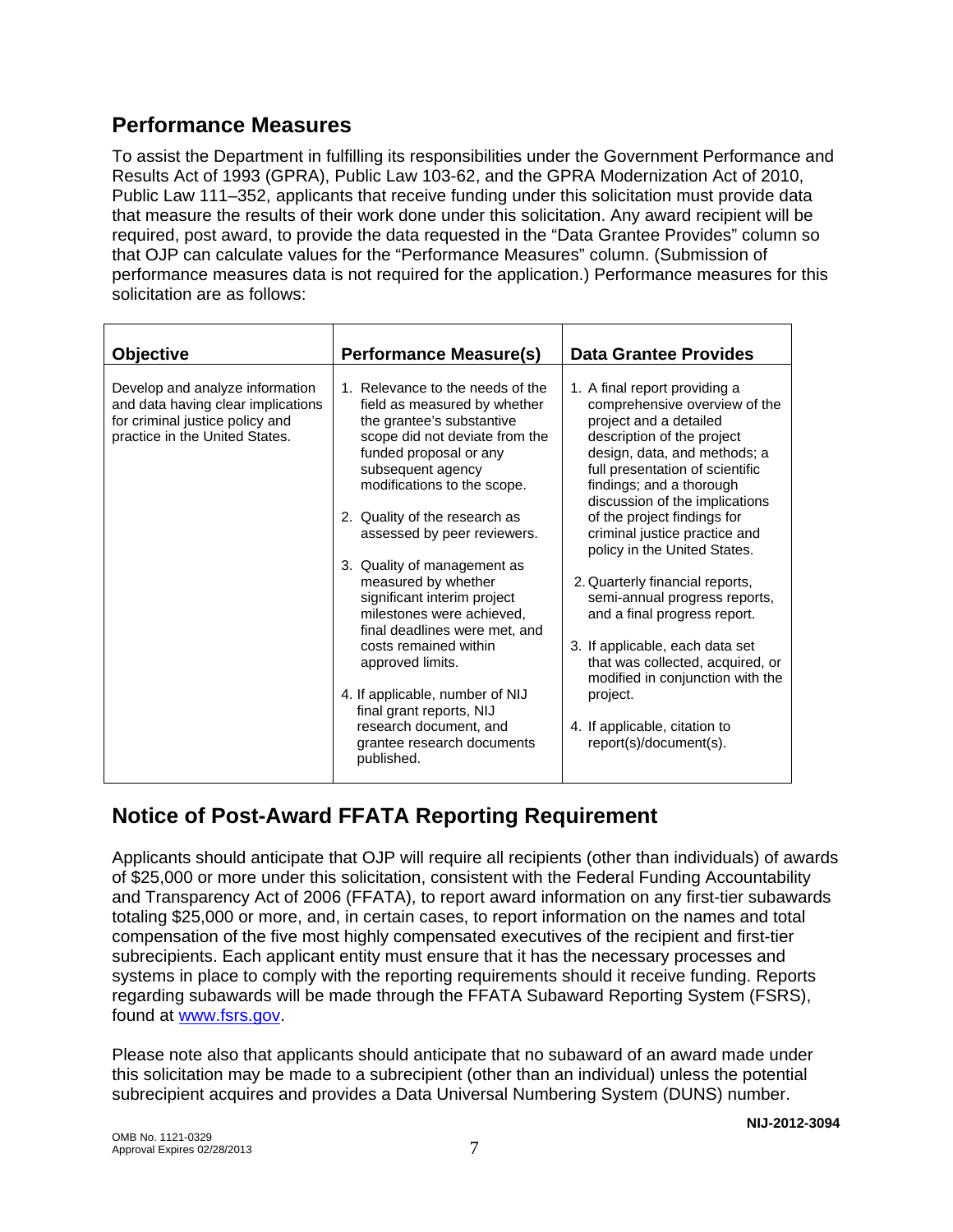# **How to Apply**

Applications will be submitted through Grants.gov. Grants.gov is a "one-stop storefront" that provides a unified process for all customers of federal awards to find funding opportunities and apply for funding. Complete instructions on how to register and submit an application can be found at [www.Grants.gov](http://www.grants.gov/). If the applicant experiences technical difficulties at any point during this process, call the Grants.gov Customer Support Hotline at **800–518–4726** or **606–545–5035**, 24 hours a day, 7 days a week, except federal holidays. Registering with Grants.gov is a onetime process; however, **processing delays may occur, and it can take up to several weeks** for first-time registrants to receive confirmation and a user password. OJP highly recommends that applicants start the registration process as early as possible to prevent delays in submitting an application package by the specified application deadline.

- 1. **Acquire a Data Universal Numbering System (DUNS) number.** In general, the Office of Management and Budget requires that all applicants (other than individuals) for federal funds include a DUNS number in their applications for a new award or renewal of an existing award. A DUNS number is a unique nine-digit sequence recognized as the universal standard for identifying and keeping track of entities receiving federal funds. The identifier is used for tracking purposes and to validate address and point of contact information for federal assistance applicants, recipients, and subrecipients. The DUNS number will be used throughout the grant life cycle. Obtaining a DUNS number is a free, one-time activity. Obtain a DUNS number by calling Dun and Bradstreet at 866–705– 5711 or by applying online at [www.dnb.com.](http://www.dnb.com/) A DUNS number is usually received within 1-2 business days.
- 2. **Acquire or renew registration with the Central Contractor Registration (CCR) database.** OJP requires that all applicants (other than individuals) for federal financial assistance maintain current registrations in the CCR database. An applicant must be registered in the CCR to successfully register in Grants.gov. The CCR database is the repository for standard information about federal financial assistance applicants, recipients, and subrecipients. Organizations that have previously submitted applications via Grants.gov are already registered with CCR, as it is a requirement for Grants.gov registration. Note, however, that applicants must **update or renew their CCR registration annually** to maintain an active status. Information about CCR registration procedures can be accessed at [www.ccr.gov](http://www.ccr.gov/).
- 3. **Acquire an Authorized Organization Representative (AOR) and a Grants.gov username and password**. Complete the AOR profile on Grants.gov and create a username and password. The applicant organization's DUNS number must be used to complete this step. For more information about the registration process, go to [www.grants.gov/applicants/get\\_registered.jsp](http://www.grants.gov/applicants/get_registered.jsp).
- 4. **Acquire confirmation for the AOR from the E-Business Point of Contact (E-Biz POC).** The E-Biz POC at the applicant organization must log into Grants.gov to confirm the applicant organization's AOR. Note that there can be more than one AOR for the organization.
- 5. **Search for the funding opportunity on Grants.gov.** Use the following identifying information when searching for the funding opportunity on Grants.gov. The Catalog of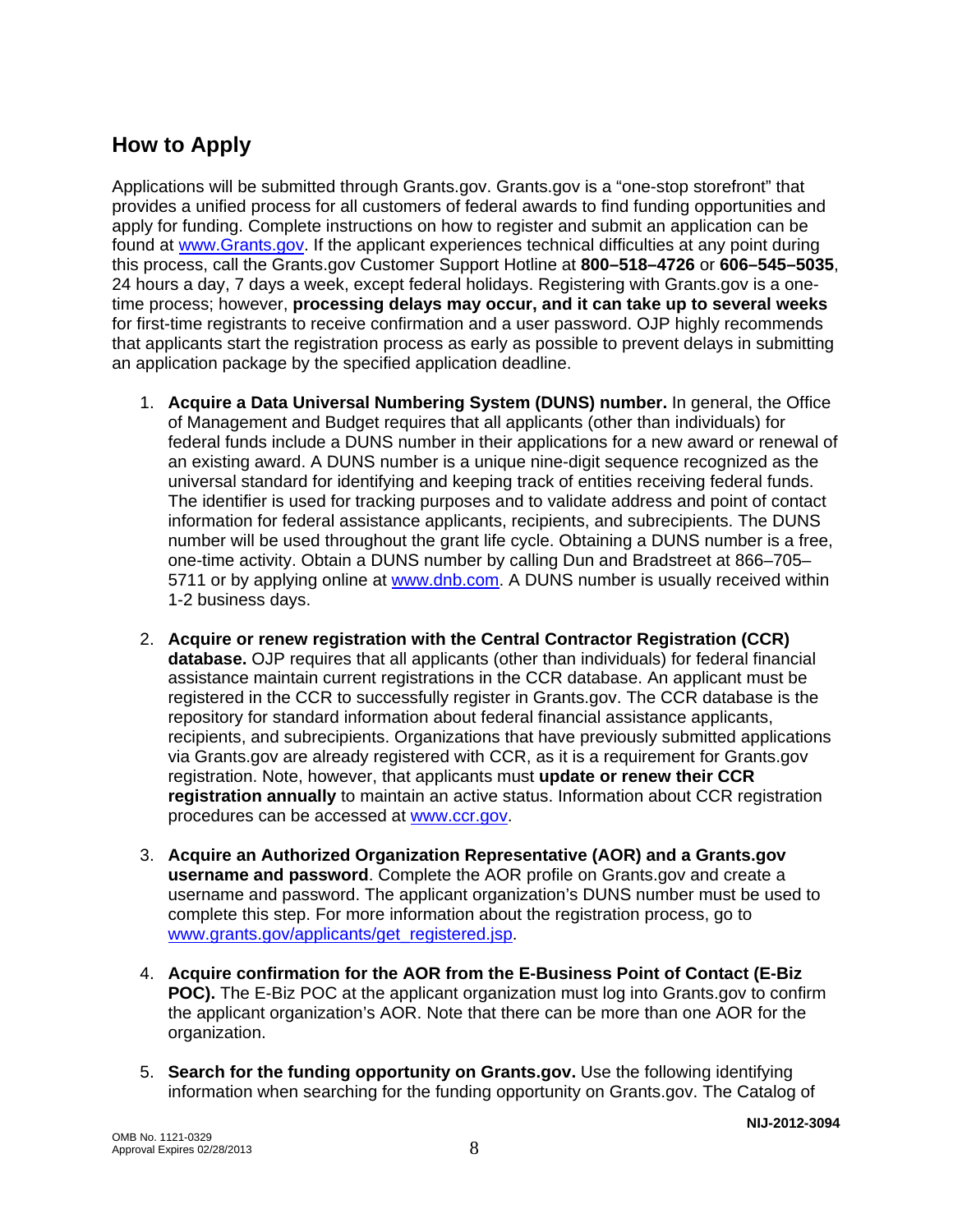Federal Domestic Assistance (CFDA) number for this solicitation is 16.560, titled *"*National Institute of Justice Research, Evaluation, and Development Project Grants," and the funding opportunity number is NIJ-2012-3094.

- 6. **Complete the Disclosure of Lobbying Activities.** All applicants must complete this information. An applicant that expends any funds for lobbying activities must provide the detailed information requested on the form, *Disclosure of Lobbying Activities* (SF-LLL). An applicant that does not expend any funds for lobbying activities should enter "N/A" in the required highlighted fields.
- 7. **Submit an application consistent with this solicitation by following the directions in Grants.gov.** Within 24–48 hours after submitting the electronic application, the applicant should receive an e-mail validation message from Grants.gov. The validation message will state whether the application has been received and validated, or rejected, with an explanation. **Important:** Applicants are urged to submit applications **at least 72 hours prior** to the due date of the application to allow time to receive the validation message and to correct any problems that may have caused a rejection notification.

**Note: Grants.gov will forward the application to OJP's Grants Management System (GMS). GMS does not accept executable file types as application attachments**. These disallowed file types include, but are not limited to, the following extensions: ".com," ".bat," ".exe," ".vbs," ".cfg," ".dat," ".db," ".dbf," ".dll," ".ini," ".log," ".ora," ".sys," and ".zip."

#### **Note: Duplicate Applications**

If an applicant submits multiple versions of an application, NIJ will review the most recent version submitted.

### **Experiencing Unforeseen Grants.gov Technical Issues**

If an applicant experiences unforeseen Grants.gov technical issues beyond the applicant's control that prevent submission of its application by the deadline, the applicant must email the NIJ contact identified in the Contact Information section on the title page **within 24 hours after the application deadline** and request approval to submit its application. The applicant must include in the e-mail: a description of the technical difficulties, a timeline of submission efforts, the complete grant application, the applicant DUNS number, and Grants.gov Help Desk tracking number(s) the applicant has received. **Note: Requests are not automatically approved by NIJ.** After the program office reviews all of the information submitted, and contacts the Grants.gov Help Desk to validate the technical issues reported, OJP will contact the applicant to either approve or deny the request to submit a late application. If the technical issues reported cannot be validated, the application will be rejected as untimely.

The following conditions are not valid reasons to permit late submissions: (1) failure to begin the registration process in sufficient time, (2) failure to follow Grants.gov instructions on how to register and apply as posted on its Web site, (3) failure to follow all of the instructions in the OJP solicitation, and (4) technical issues experienced with the applicant's computer or information technology (IT) environment, including firewalls.

Notifications regarding known technical problems with Grants.gov, if any, are posted at the top of the OJP funding Web page at [www.ojp.usdoj.gov/funding/solicitations.htm.](http://www.ojp.gov/funding/solicitations.htm)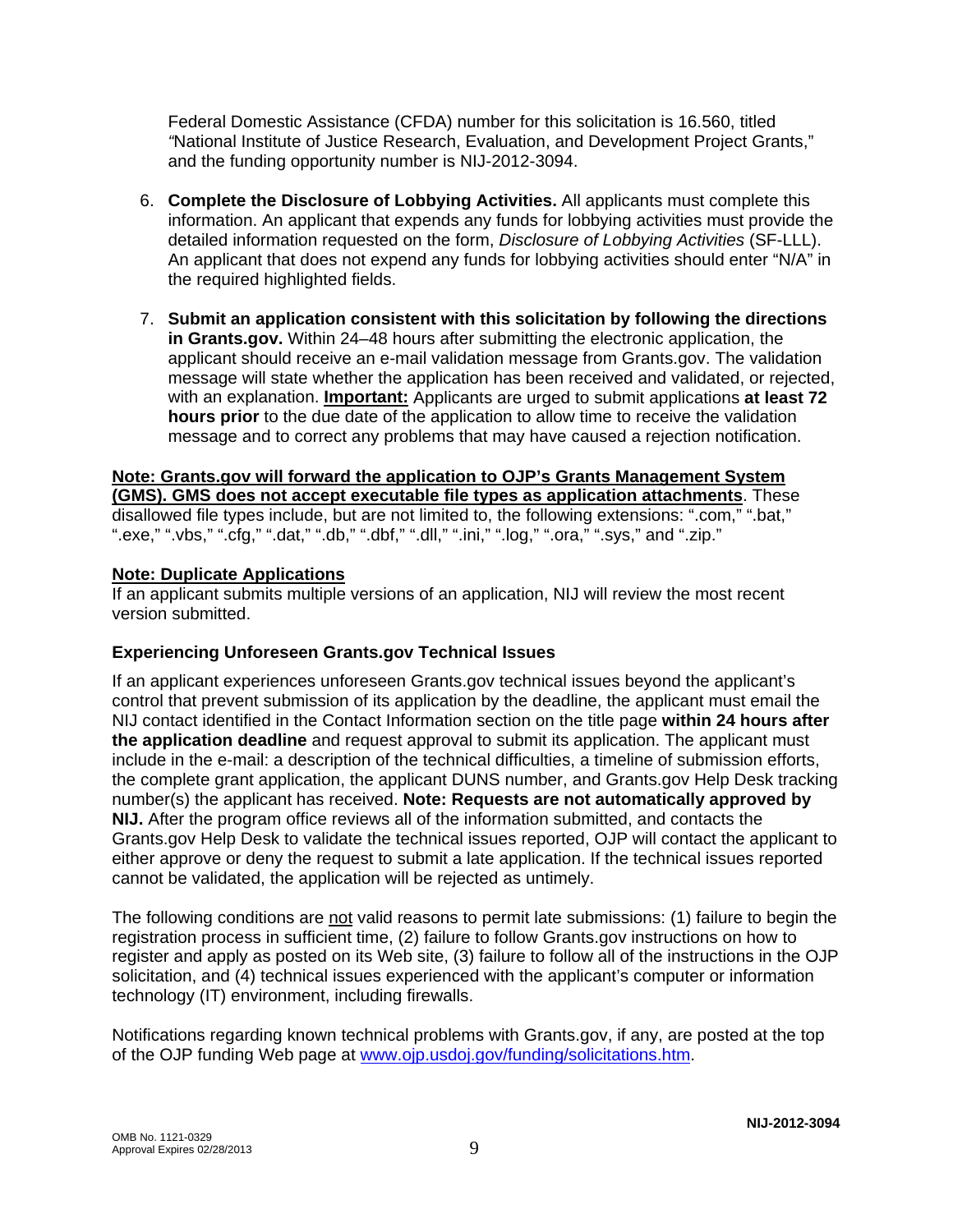## **What an Application Should Include**

Applicants should anticipate that failure to submit an application that contains all of the specified elements may negatively affect the review of the application; and, should a decision be made to make an award, it may result in the inclusion of special conditions that preclude access to or use of award funds pending satisfaction of the conditions.

Moreover, applicants should anticipate that applications that are unresponsive to the scope of the solicitation, or that do not include application elements designated by NIJ to be critical will neither proceed to peer review nor receive further consideration. Under this solicitation, NIJ has designated the following application elements as critical: program narrative, budget detail worksheet and budget narrative, resumes/curriculum vitae of key personnel. The Budget Narrative and the Budget Detail Worksheet may be combined in one document. However, if only one document is submitted, it must contain **both** narrative and detail information.

OJP strongly recommends use of appropriately descriptive file names (e.g., "Program Narrative," "Budget Detail Worksheet and Budget Narrative," "Timelines," "Memoranda of Understanding," "Resumes") for all attachments. OJP recommends that resumes be included in a single file.

### 1. **Information to complete the Application for Federal Assistance (SF–424)**

The SF–424 is a standard form required for use as a cover sheet for submission of preapplications, applications, and related information. Grants.gov and GMS take information from the applicant's profile to populate the fields on this form. When selecting "type of applicant," if the applicant is a for-profit entity, select "For-Profit Organization" or "Small Business" (as applicable).

### 2. **Program Narrative**

The program narrative section of the application should not exceed 30 double-spaced pages in 12-point font with 1-inch margins. Abstract, table of contents, charts, figures, appendices, and government forms do not count toward the 30-page limit for the narrative section.

If the program narrative fails to comply with these length-related restrictions, noncompliance may be considered in peer review and in final award decisions.

### Program Narrative Guidelines:

- a. **Title Page** (not counted against the 30-page program narrative limit). The title page should include the title of the project, submission date, funding opportunity number, and the applicant's name and complete contact information (i.e., name, address, telephone number, and e-mail address).
- **NIJ-2012-3094** b. **Project Abstract** (not counted against the 30-page program narrative limit). The 400 to 600-word abstract should state the problem under investigation (including research goals and objectives) and the anticipated relevance of the project to criminal justice public policy, practice, or theory. It should describe the proposed method and/or research design, including data to be used in addressing research questions, data collection procedures and instrumentation, access to data, and other methods or procedures of the proposed study. It should also describe procedures for data analysis and all expected products,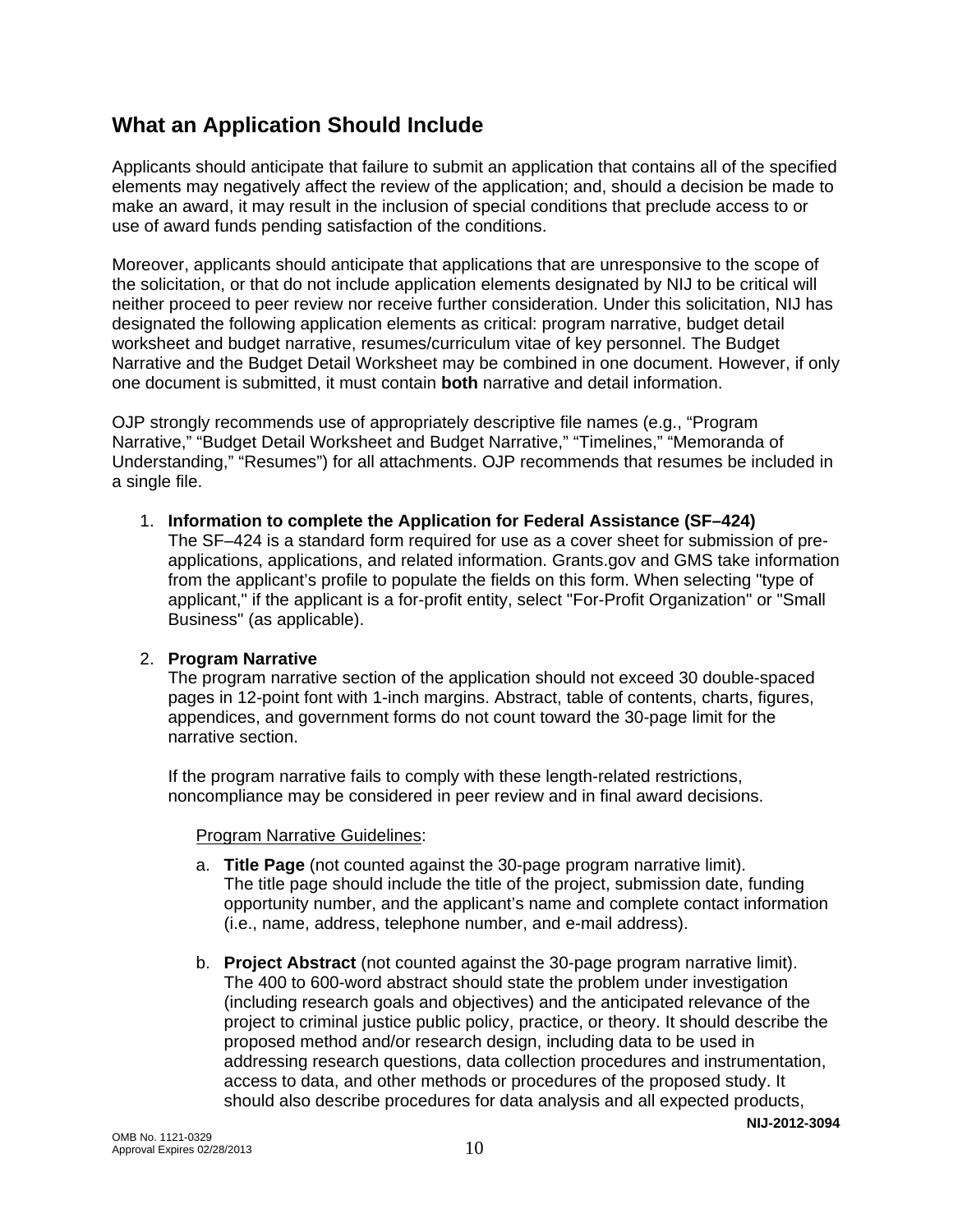including interim and final reports, instrumentation, and devices. If applicable, it should describe the subjects who will be involved in the proposed project, including the number of participants; participants' age, gender, and race/ethnicity; and other pertinent characteristics, such as methods used to gain access to subjects.

- c. **Resubmit Response** (if applicable) (not counted against the 30-page program narrative limit). If an applicant is resubmitting a proposal that was presented previously to NIJ, but not funded, the applicant should indicate this. A statement should be provided, no more than two pages, addressing: (1) the title, submission date, and NIJ-assigned application number of the previous proposal, and (2) a brief summary of revisions to the proposal. This document should be inserted after the abstract.
- d. **Table of Contents and Figures** (not counted against the 30-page program narrative limit).
- e. **Main body.** The main body of the program narrative should describe the project in depth. The following sections should be included as part of the program narrative:
	- Statement of the Problem.
	- Project/Program Design and Implementation.
	- Capabilities/Competencies.
	- Impact/Outcomes and Evaluation.
	- Dissemination Strategy.

Within these sections, the narrative should address:

- Purpose, goals, and objectives.
- Review of relevant literature.
- Detailed description of research design and methods to include: research questions, hypotheses, description of sample, analysis plan, etc.
- Implications for criminal justice policy and practice in the United States.
- Management plan and organization.
- f. **Appendices** (not counted against the 30-page program narrative limit) include:
	- Bibliography/references.
	- Any tools/instruments, questionnaires, tables/charts/graphs, or maps pertaining to the proposed study.
	- Curriculum vitae, resumes or biographical sketches of key personnel.
	- Project timeline and research calendar with expected milestones.
	- Research independence and integrity (see "Selection Criteria," below).
	- Human Subjects Protection Paperwork including Institutional Review Board (IRB) documentation and forms (see [www.ojp.gov/nij/funding/humansubjects/human-subjects.htm\)](http://www.ojp.gov/nij/funding/humansubjects/human-subjects.htm).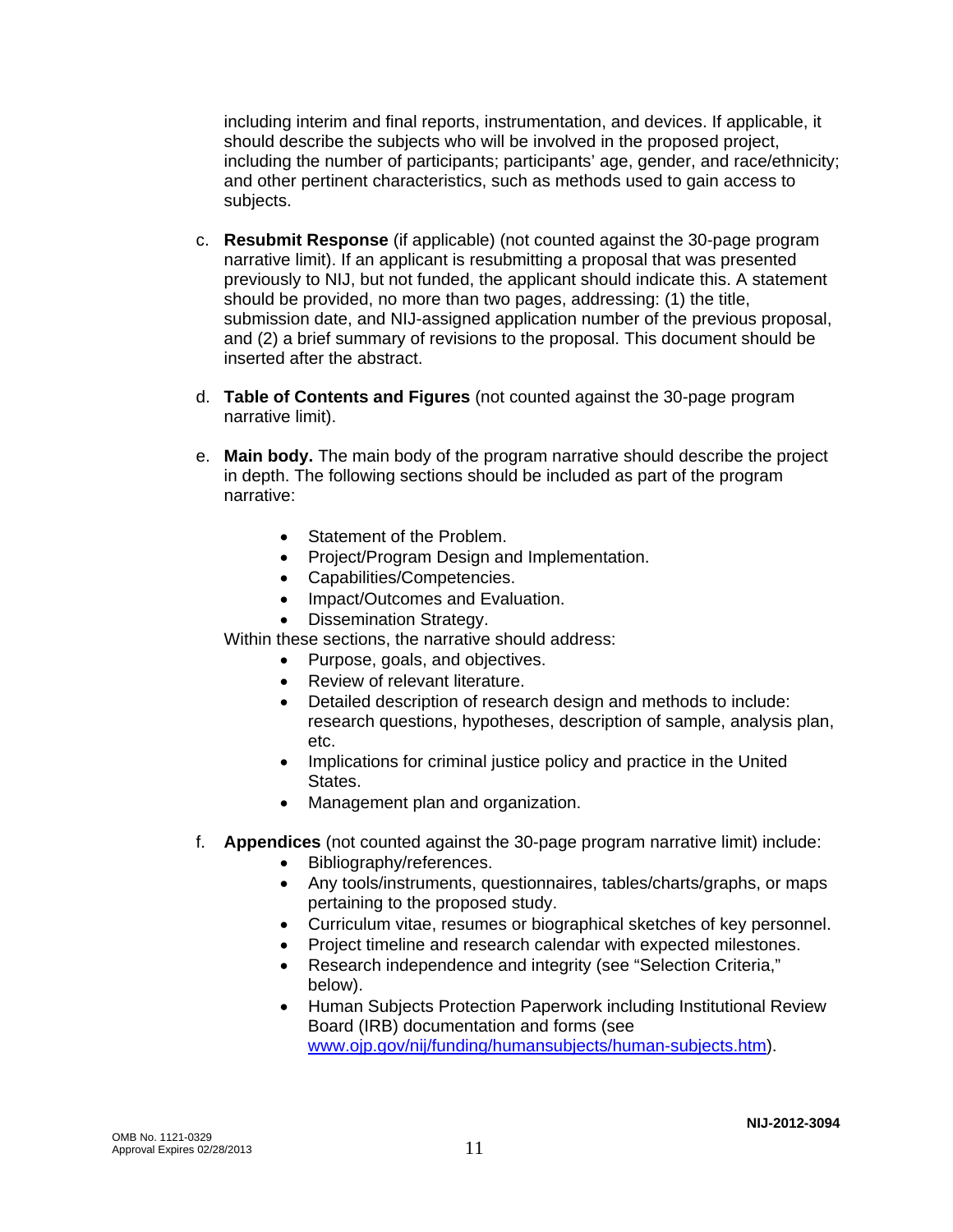- Privacy Certificate (for further guidance go to [www.ojp.gov/nij/funding/humansubjects/privacy-certificate](http://www.ojp.gov/nij/funding/humansubjects/privacy-certificate-guidance.htm)[guidance.htm](http://www.ojp.gov/nij/funding/humansubjects/privacy-certificate-guidance.htm)).
- List of previous and current NIJ awards to applicant organization and investigator(s).
- Letters of cooperation/support or administrative agreements from organizations collaborating in the project, such as law enforcement and correctional agencies (if applicable).
- List of other agencies, organizations, or funding sources to which this proposal has been submitted (if applicable).
- Other materials specified by the solicitation.
- Data archiving plan (see descriptive paragraph below).

**Data Archiving Plan:** Applications for NIJ research funding must include a brief plan to comply with data archiving requirements. The plan should be one or two pages in length and include a description of the proposed data management and archiving process including confidentiality protections and level of effort associated with meeting archiving requirements. Associated tasks should be reflected in the proposed project budget and budget narrative sections of the application.

In most instances, NIJ requires that data resulting from funded research be submitted as grant products or deliverables for archiving with the National Archive of Criminal Justice Data (NACJD) ([www.icpsr.umich.edu/icpsrweb/NACJD/archive.jsp](http://www.icpsr.umich.edu/icpsrweb/NACJD/archive.jsp)). The purpose of the Data Archiving Plan is to demonstrate recognition by applicants that data sets resulting from the proposed research are required to be submitted as grant products for archiving according to special grant conditions. Along with other grant products, special conditions require that all research data be submitted 90 days before the end of the project period. Some amount of grant award funds are typically withheld for submission of research data along with the final report and other products/deliverables.

The plan should be submitted as an appendix labeled, "Data Archiving Plan." The number of pages used for the plan will not count against the narrative page limit. The plan should provide brief details about the proposed archiving process including submission of these files: qualitative and quantitative data, final technical reports, instrumentation and data collection forms, and the privacy certificate and informed consent protocols including protections for confidentiality (where applicable). The focus of the Data Archiving Plan is to describe how the grant data products will be prepared and documented so as to allow reproduction of the project's findings as well as future research that can extend the scientific value of the original project (See: [www.icpsr.umich.edu/files/ICPSR/access/dataprep.pdf](http://www.icpsr.umich.edu/files/ICPSR/access/dataprep.pdf)).

Specifically, the Data Archiving Plan includes:

- Information regarding data formats (quantitative/qualitative/spatial) and software with which data will be collected, entered into a database, stored, analyzed and transferred. Standard commercial software or software typically acceptable to NACJD should be identified for use in the proposed data collection ([www.icpsr.umich.edu/icpsrweb/NACJD/archiving/deposit-nij-data.jsp](http://www.icpsr.umich.edu/icpsrweb/NACJD/archiving/deposit-nij-data.jsp)).
- A description of procedures by which the applicant plans to collect data along with anticipated units of analysis (e.g., individuals, locations), level of analysis and other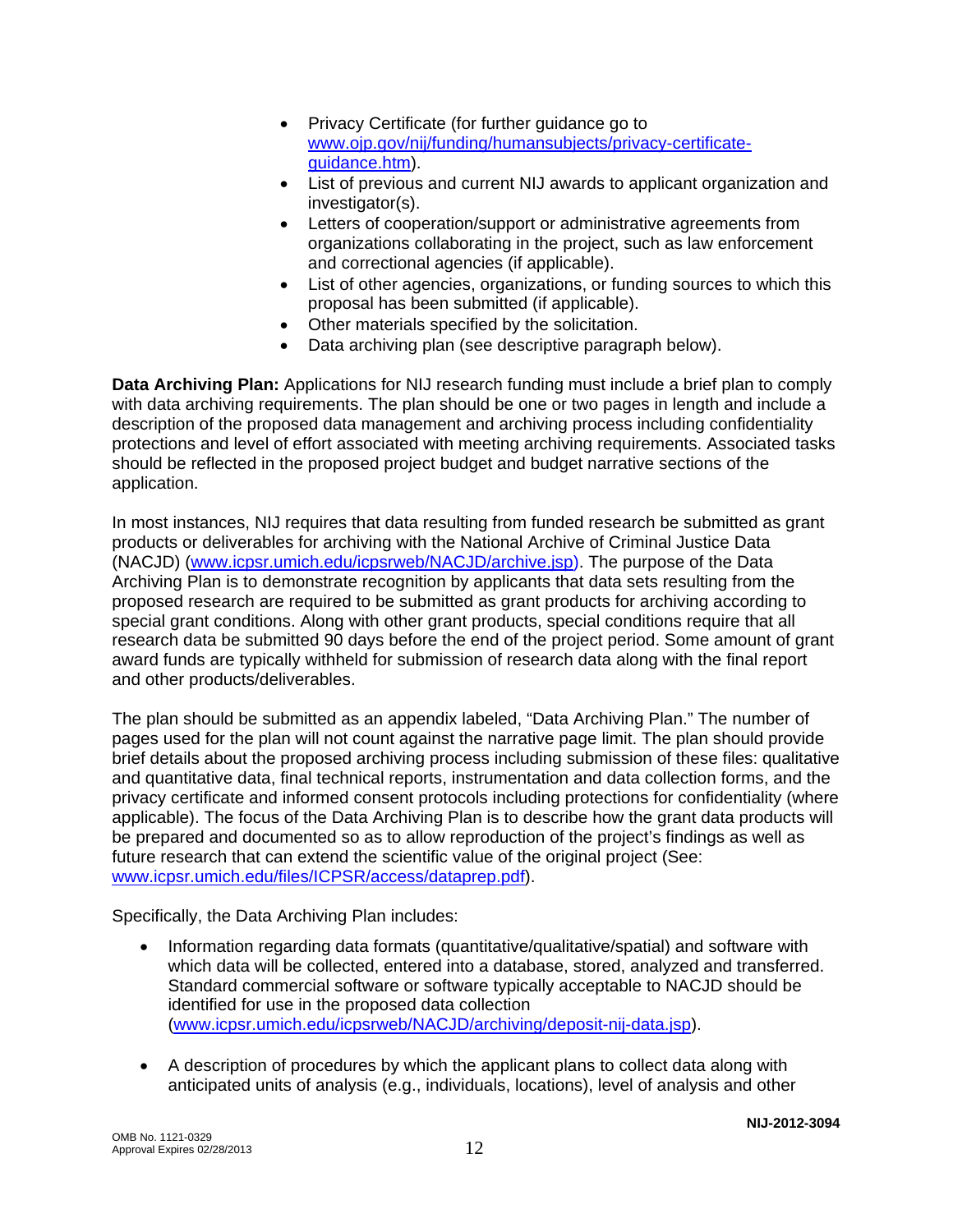identifiers for each data file that will be submitted upon completion of the funded research.

- If the proposed research includes collection of information identifiable to private persons:
	- o A description of all assurances of confidentiality made to those persons.
	- o A copy of the consent form that was utilized.
	- o A copy of the Privacy Certificate (as submitted to and approved by the funding agency).
	- o IRB approval documentation.
	- o Any information transfer agreement that was utilized to transfer the data with identifiers.
- Any anticipated variable creation, data transformations or scale construction that may be critical to the interpretation or analysis of the data by others.
- A plan for submission of computer programming code or software syntax providing detail on how the data will be processed including any significant treatments of the data such as de-identification, imputation, filtering or weighting.
- A description of the technical documentation (e.g., data dictionary or codebook) that explains how variables will be designated in the data file(s), such as the use of variable naming conventions and variable groups, missing data/value designations, variable and category/value labels, operational definitions and citations as needed for these variables.
- Contact information for the Principal Investigator in the event other researchers should need more information about the study or the data.

### 3. **Budget Detail Worksheet and Budget Narrative**

### a. **Budget Detail Worksheet**

A sample Budget Detail Worksheet can be found at [www.ojp.gov/funding/forms/budget\\_detail.pdf.](http://www.ojp.gov/funding/forms/budget_detail.pdf) If the budget is submitted in a different format, the budget categories listed in the sample budget worksheet should be included.

For questions pertaining to budget and examples of allowable and unallowable costs, see the OJP Financial Guide at [www.ojp.usdoj.gov/financialguide/index.htm](http://www.ojp.usdoj.gov/financialguide/index.htm)*.* 

### b. **Budget Narrative**

The Budget Narrative should thoroughly and clearly describe every category of expense listed in the Budget Detail Worksheet. Proposed budgets are expected to be complete; reasonable and allowable; cost effective; and necessary for project activities. The narrative should be mathematically sound and correspond with the information and figures provided in the Budget Detail Worksheet. The narrative should explain how all costs were estimated and calculated and how they are relevant to the completion of the proposed project. The narrative may include tables for clarification purposes but need not be in a spreadsheet format. As with the Budget Detail Worksheet, the Budget Narrative should be broken down by year.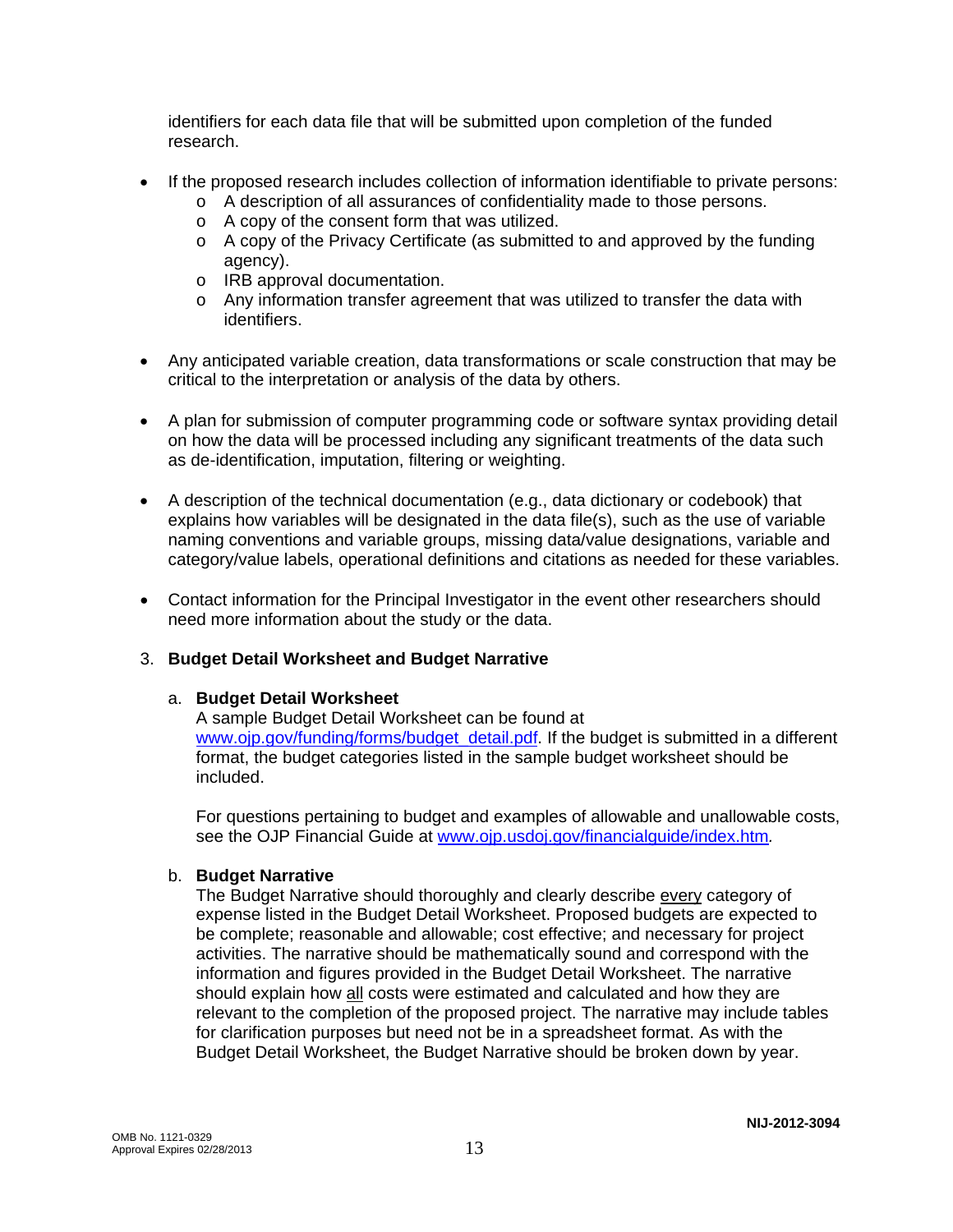**Cofunding:** A grant made by NIJ under this solicitation may account for up to 100 percent of the total cost of the project. The application should indicate whether it is feasible for the applicant to contribute cash, facilities, or services as non-Federal support for the project. The application should identify generally any such contributions that the applicant expects to make and the proposed budget should indicate in detail which items, if any, will be supported with non-Federal contributions.

If a successful application proposes a voluntary match amount, the match amount incorporated into the OJP-approved budget becomes mandatory and subject to audit.

### 4. **Indirect Cost Rate Agreement** (if applicable)

Indirect costs are allowed only if the applicant has a federally approved indirect cost rate. (This requirement does not apply to units of local government.) A copy of the rate approval should be attached. If the applicant does not have an approved rate, one can be requested by contacting the applicant's cognizant Federal agency, which will review all documentation and approve a rate for the applicant organization or, if the applicant's accounting system permits, costs may be allocated in the direct cost categories. If DOJ is the cognizant Federal agency, obtain information needed to submit an indirect cost rate proposal at [www.ojp.usdoj.gov/funding/pdfs/indirect\\_costs.pdf](http://www.ojp.usdoj.gov/funding/pdfs/indirect_costs.pdf).

### 5. **Tribal Authorizing Resolution** (if applicable)

If an application is being submitted by either (1) a tribe or tribal organization or (2) a third party proposing to provide direct services or assistance to residents on tribal lands, then a current authorizing resolution of the governing body of the tribal entity or other enactment of the tribal council or comparable governing body authorizing the inclusion of the tribe or tribal organization and its membership should be included with the application. In those instances when an organization or consortium of tribes proposes to apply for a grant on behalf of a tribe or multiple specific tribes, then the application should include a resolution (or comparable legal documentation, as may be applicable) from all tribes that will be included as a part of the services/assistance provided under the grant. A consortium of tribes for which existing consortium bylaws allow action without support from all tribes in the consortium (i.e., without authorizing resolution or other enactment of each tribal governing body) may submit a copy of its consortium bylaws with the application in lieu of tribal resolutions (or comparable legal documentation).

### 6. **Other Standard Forms**

Additional forms that may be required in connection with an award are available on OJP's funding page at [www.ojp.usdoj.gov/funding/forms.htm](http://www.ojp.usdoj.gov/funding/forms.htm). For successful applicants, receipt of funds may be contingent upon submission of all necessary forms. Note in particular the following forms.

### a. [Standard Assurances](http://www.ojp.usdoj.gov/funding/forms/std_assurances.pdf)

Applicants must read, certify, and submit this form in GMS prior to the receipt of any award funds.

b. [Certifications Regarding Lobbying; Debarment, Suspension and Other](http://www.ojp.usdoj.gov/funding/forms/certifications.pdf)  [Responsibility Matters; and Drug-Free Workplace Requirements](http://www.ojp.usdoj.gov/funding/forms/certifications.pdf)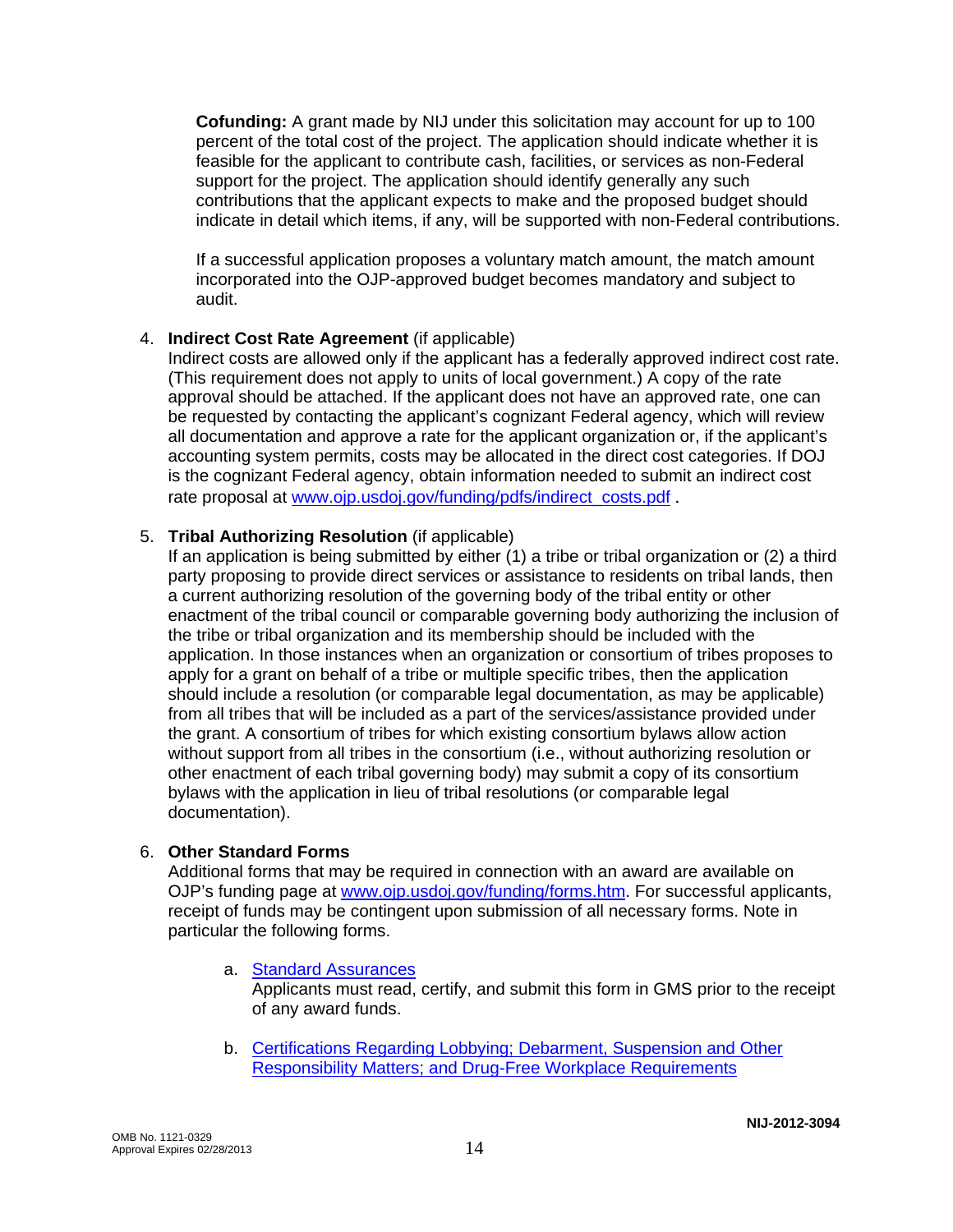Applicants must read, certify, and submit in GMS prior to the receipt of any award funds.

c. [Accounting System and Financial Capability Questionnaire](http://www.ojp.usdoj.gov/funding/forms/financial_capability.pdf) (required for any applicant other than an individual that is a non-governmental entity and that has not received any award from OJP within the past 3 years; this form must be downloaded, completed, and submitted)

# **Selection Criteria**

**Statement of the Problem** (Understanding of the problem and its importance)—20%

- 1. Clarity of problem statement.
- 2. Identification of gaps in existing research.
- 3. Connection between proposed research and problem.

### **Project/Program Design and Implementation** (Quality and technical merit)—25%

- 1. Awareness of the state of current research.
- 2. Soundness of methods and analytic and technical approach.
- 3. Feasibility of proposed project and awareness of pitfalls.
- 4. Innovation and creativity (when appropriate).

**Capabilities/Competencies** (Capabilities, demonstrated productivity, and experience of applicants)—20%

- 1. Qualifications and experience of proposed staff.
- 2. Demonstrated ability of proposed staff and organization to manage the effort.
- 3. Adequacy of the plan to manage the project, including how various tasks are subdivided and resources are used.
- 4. Successful past performance on NIJ grants and contracts (when applicable).

### **Budget**—15%

- 1. Total cost of the project relative to the perceived benefit (cost-effectiveness).
- 2. Appropriateness of the budget relative to the level of effort.
- 3. Use of existing resources to conserve costs.

### **Impact/Outcomes and Evaluation** (Relevance to policy and practice)—10%

- 1. Potential for significant advances in scientific or technical understanding of the problem.
- 2. Potential for significant advances in the field.
- 3. Relevance for improving the policy and practice of criminal justice and related agencies in the United States and improving public safety, security, and quality of life.
- 4. Affordability and cost-effectiveness of proposed products, when applicable (e.g., purchase price and maintenance costs for a new technology or cost of training to use the technology).

### **Relevance of the project for policy and practice in the United States**

Higher quality applications clearly explain the practical implications of the project. They connect technical expertise with criminal justice policy and practice. To ensure that the project has strong relevance for policy and practice, some researchers and technologists collaborate with practitioners and policymakers. The application may include letters showing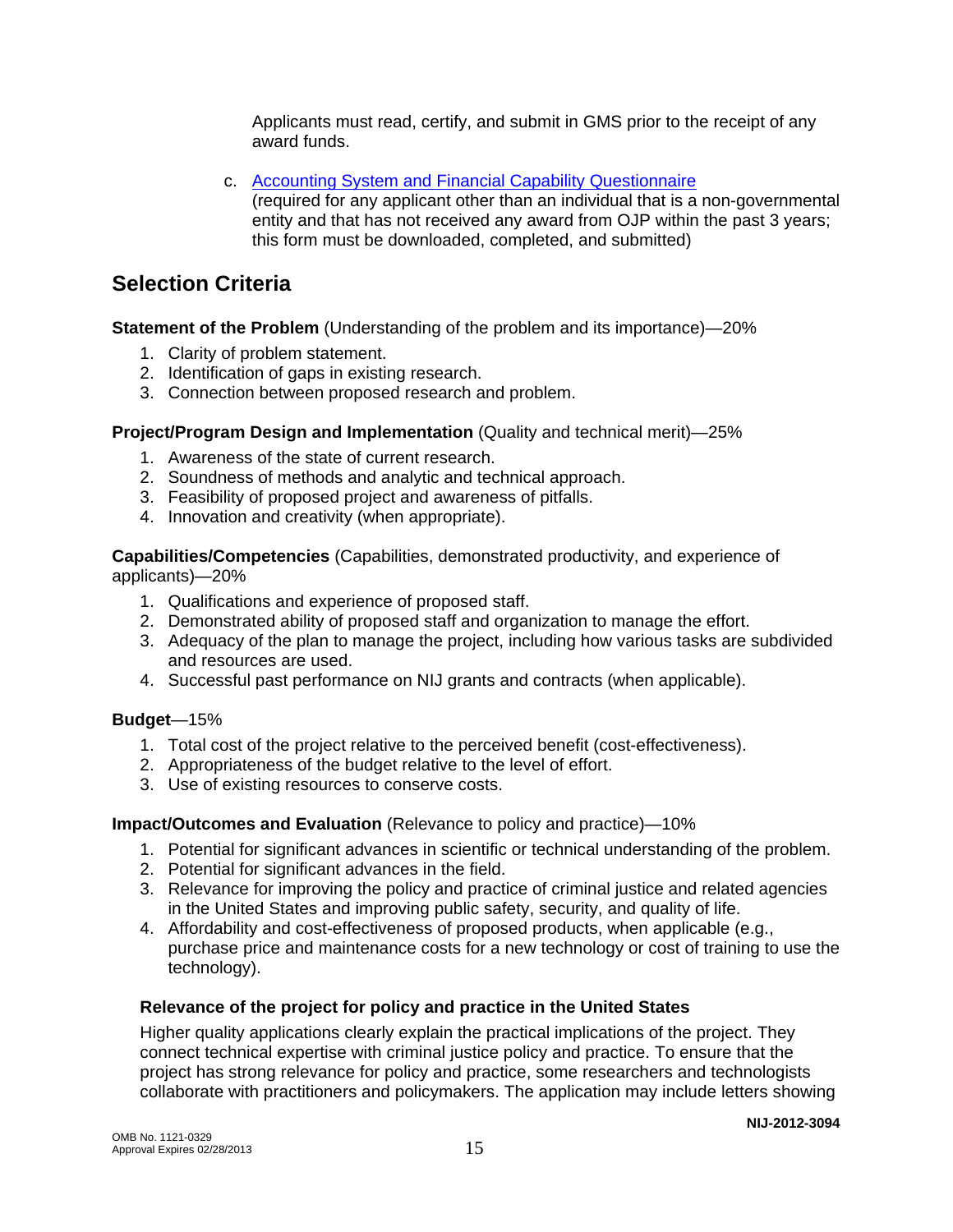support from practitioners, but they carry less weight than clear evidence of the applicant's understanding of how policymakers and practitioners can best use and benefit from the proposed work. While a partnership may affect State or local activities, it should also have broader implications for other communities nationwide.

### **Dissemination Strategy**—10%

- 1. Well-defined plan for the grant recipient to disseminate results to appropriate audiences, including researchers, practitioners, and policymakers.
- 2. Suggestions for print and electronic products that NIJ should consider developing for practitioners and policymakers.
- 3. If applicable, a clear strategy leading to the adoption into practice of any equipment or software.

### **Research Independence and Integrity**

Regardless of a proposal's rating under the criteria outlined above, in order to receive funds, the applicant's proposal must demonstrate research independence, including appropriate safeguards to ensure research objectivity and integrity.

For purposes of this solicitation, research independence and integrity pertains only to ensuring that the design, conduct, or reporting of research funded by NIJ grants, cooperative agreements, or contracts will not be biased by any financial interest on the part of the investigators responsible for the research or on the part of the applicant.

In the appendix dealing with research independence and integrity, the applicant must explain the process and procedures that the applicant has put in place to identify and manage potential financial conflicts of interest on the part of its staff, consultants, and/or subrecipients. It must also identify any potential organizational financial conflicts of interest on the part of the applicant with regard to the proposed research. If the applicant believes that there are no potential organizational financial conflicts of interest, the applicant must provide a brief narrative explanation of why it believes that to be the case.

Where potential organizational financial conflicts of interest exist, in the appendix the applicant must identify the safeguards the applicant has put in place to address those conflicts of interest.

Considerations in evaluating research independence and integrity will include, but may not be limited to, the adequacy of the applicant's efforts to identify factors that could affect the objectivity/integrity of the proposed staff and/or the organization in carrying out the research, development, or evaluation activity; and the adequacy of the applicant's existing or proposed remedies to control any such factors.

### **Review Process**

OJP is committed to ensuring a fair and open process for awarding grants. NIJ reviews the application to make sure that the information presented is reasonable, understandable, measurable, and achievable, as well as consistent with the solicitation.

Peer reviewers will review the applications submitted under this solicitation that meet basic minimum requirements. NIJ may use either internal peer reviewers, external peer reviewers, or a combination, to review the applications under this solicitation. An external peer reviewer is an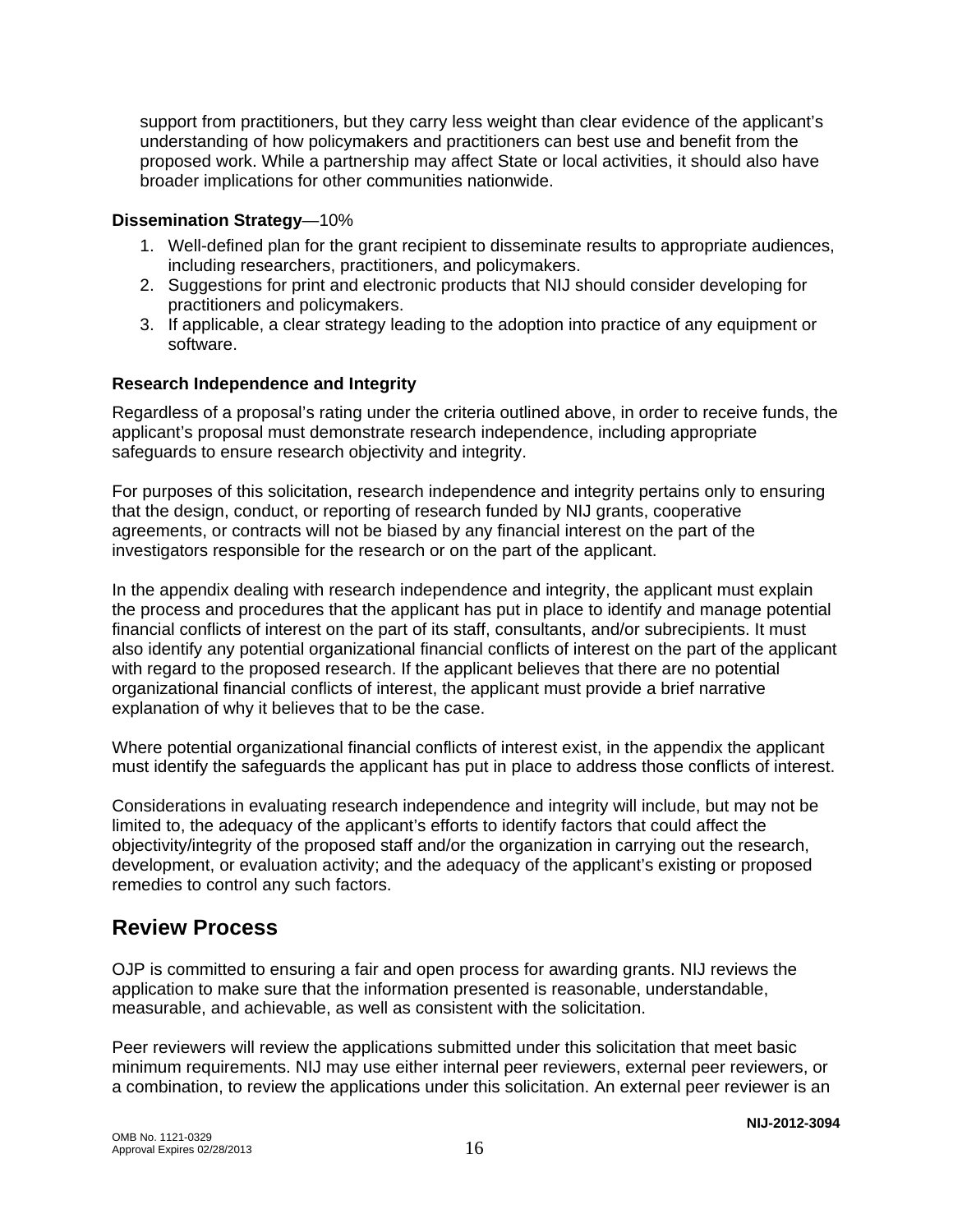expert in the subject matter of a given solicitation who is NOT a current DOJ employee. An internal reviewer is a current DOJ employee who is well-versed or has expertise in the subject matter of this solicitation. Applications that meet basic minimum requirements will be evaluated, scored, and rated by a peer review panel. Peer reviewers' ratings and any resulting recommendations are advisory only. In addition to peer review ratings, considerations for award recommendations and decisions may include, but are not limited to, underserved populations, geographic diversity, strategic priorities, past performance, and available funding.

The Office of the Chief Financial Officer (OCFO), in consultation with NIJ, conducts a financial review of applications for potential discretionary awards to evaluate the fiscal integrity and financial capability of applicants; examines proposed costs to determine if the Budget Detail Worksheet and Budget Narrative accurately explain project costs; and determines whether costs are reasonable, necessary, and allowable under applicable federal cost principles and agency regulations.

All final award decisions will be made by the Director of the National Institute of Justice, who also may give consideration to factors including, but not limited to, underserved populations, geographic diversity, strategic priorities, past performance, and available funding when making awards.

## **Additional Requirements**

Applicants selected for awards must agree to comply with additional legal requirements upon acceptance of an award. OJP strongly encourages applicants to review the information pertaining to these additional requirements prior to submitting an application. Additional information for each requirement can be found at [www.ojp.usdoj.gov/funding/other\\_requirements.htm.](http://www.ojp.usdoj.gov/funding/other_requirements.htm)

- Civil Rights Compliance
- Faith-Based and Other Community Organizations
- Confidentiality
- Research and the Protection of Human Subjects
- Anti-Lobbying Act
- Financial and Government Audit Requirements
- National Environmental Policy Act (NEPA)
- DOJ Information Technology Standards (if applicable)
- Single Point of Contact Review
- Non-Supplanting of State or Local Funds
- Criminal Penalty for False Statements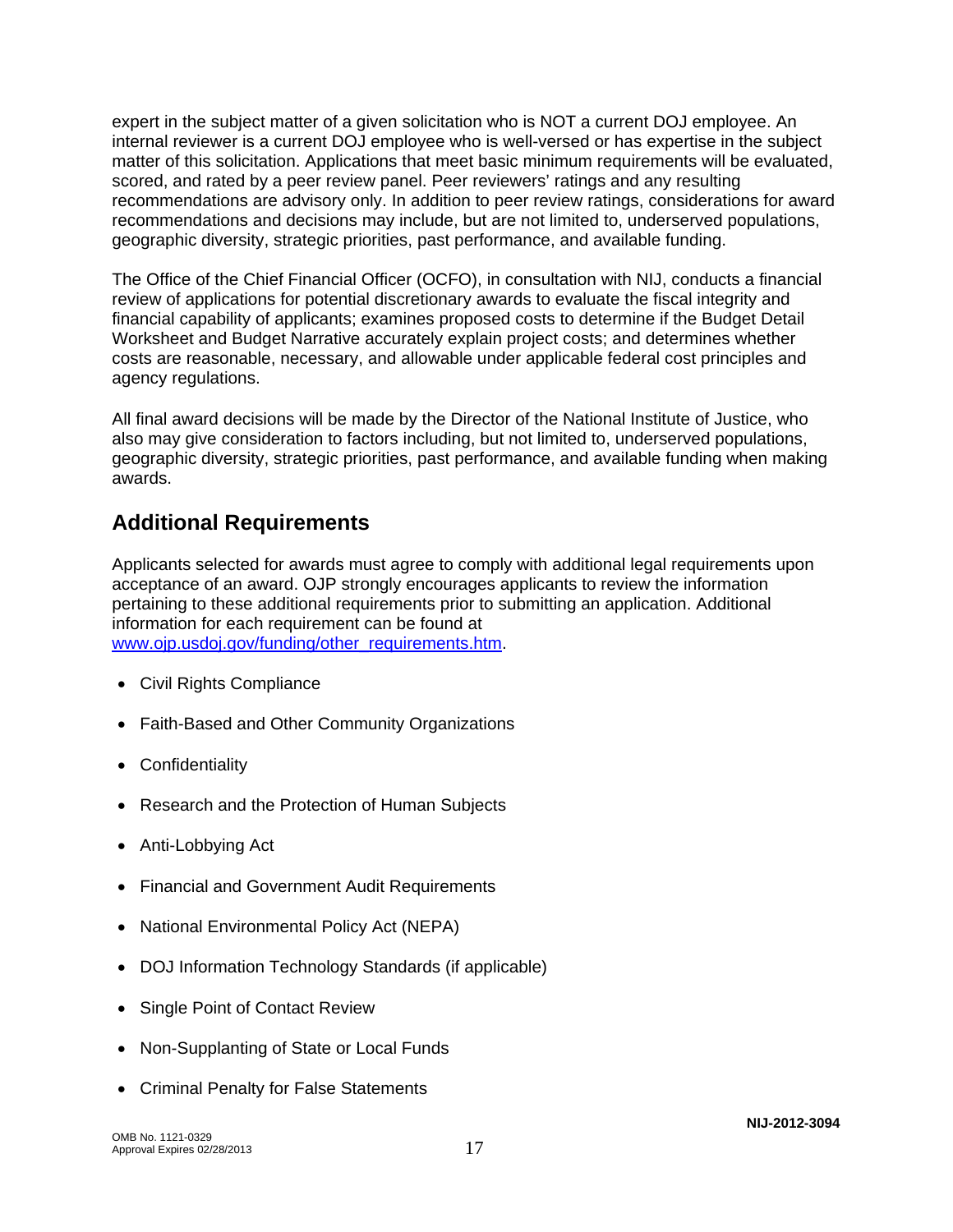- Compliance with [Office of Justice Programs Financial Guide](http://www.ojp.usdoj.gov/financialguide/index.htm)
- Suspension or Termination of Funding
- Nonprofit Organizations
- For-profit Organizations
- Government Performance and Results Act (GPRA)
- Rights in Intellectual Property
- Federal Funding Accountability and Transparency Act (FFATA) of 2006
- Awards in Excess of \$5,000,000 Federal Taxes Certification Requirement
- Active CCR Registration

If a proposal is funded, the award recipient will be required to submit several reports and other materials, including:

**Final substantive report:** The final report should be a comprehensive overview of the project and should include a detailed description of the project design, data, and methods; a full presentation of scientific findings, placed in the context of existing literature; a thorough discussion of the implications of the project findings for criminal justice practice and policy in the United States; etc. It must contain an abstract of no more than 600 words and an executive summary of 2,500 to 4,000 words.

A draft of the final report, abstract, and executive summary must be submitted 90 days before the end date of the grant. The draft final report will be peer reviewed upon submission. The reviews will be forwarded to the principal investigator with suggestions for revisions. The author must then submit the revised final report, abstract, and executive summary by the end date of the grant. The abstract, executive summary, and final report must be submitted in electronic format.

**Interim reports:** Grantees must submit quarterly financial reports, semi-annual progress reports, a final progress report, and, if applicable, an annual audit report in accordance with Office of Management and Budget Circular A–133. Future awards and fund drawdowns may be withheld if reports are delinquent.

**Data sets:** NIJ requires submission of all data sets (original, intermediate, and final) produced or collected for the funded project, and any artifact associated with the project data. Included with the final sets of data should be the plan outlined in the Data Archiving Plan section of the proposal.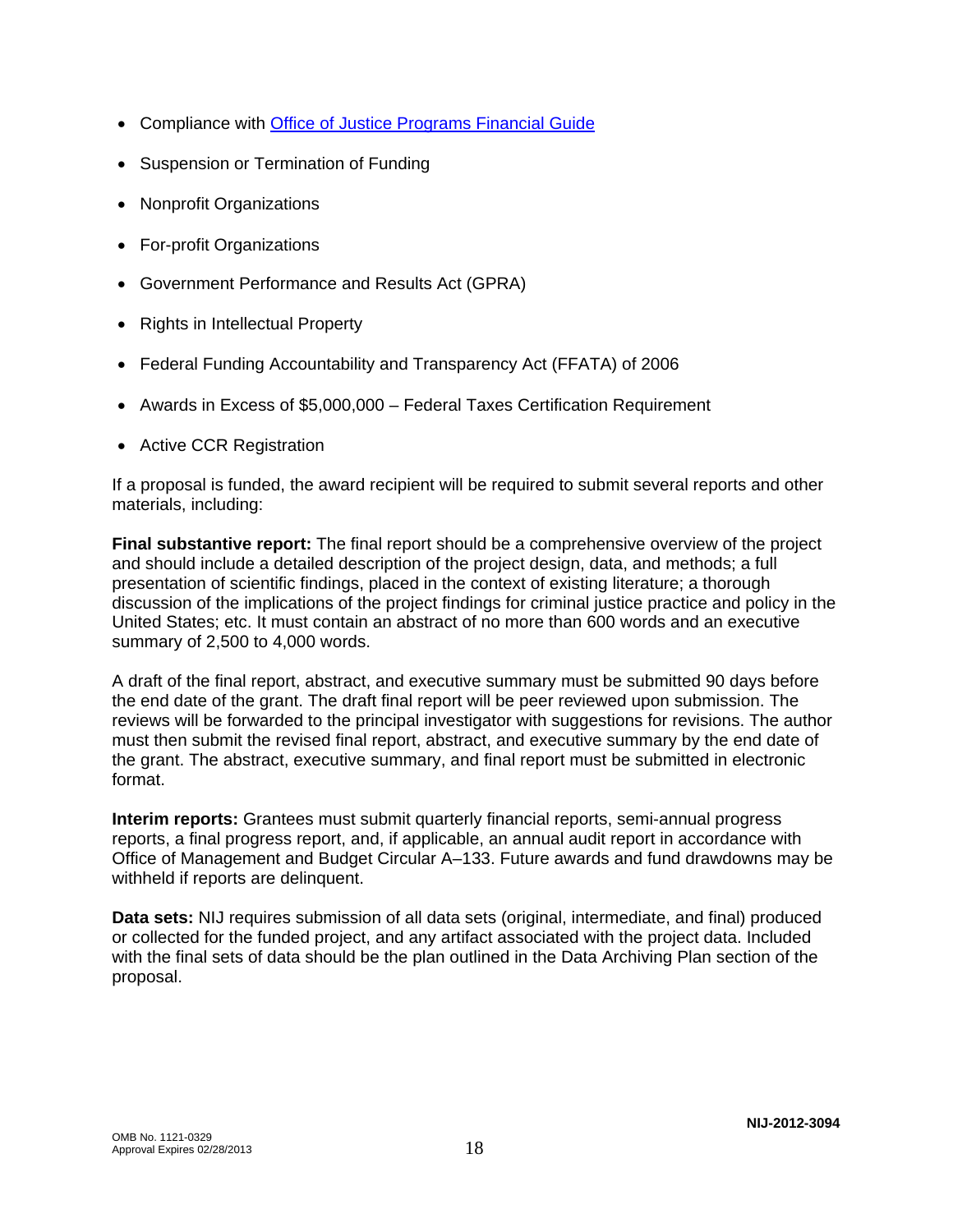### **Provide Feedback to OJP on This Solicitation**

To assist OJP in improving its application and award processes, we encourage applicants to provide feedback on this solicitation, application submission process, and/or the application review/peer review process. Feedback can be provided to [OJPSolicitationFeedback@usdoj.gov](mailto:OJPSolicitationFeedback@usdoj.gov).